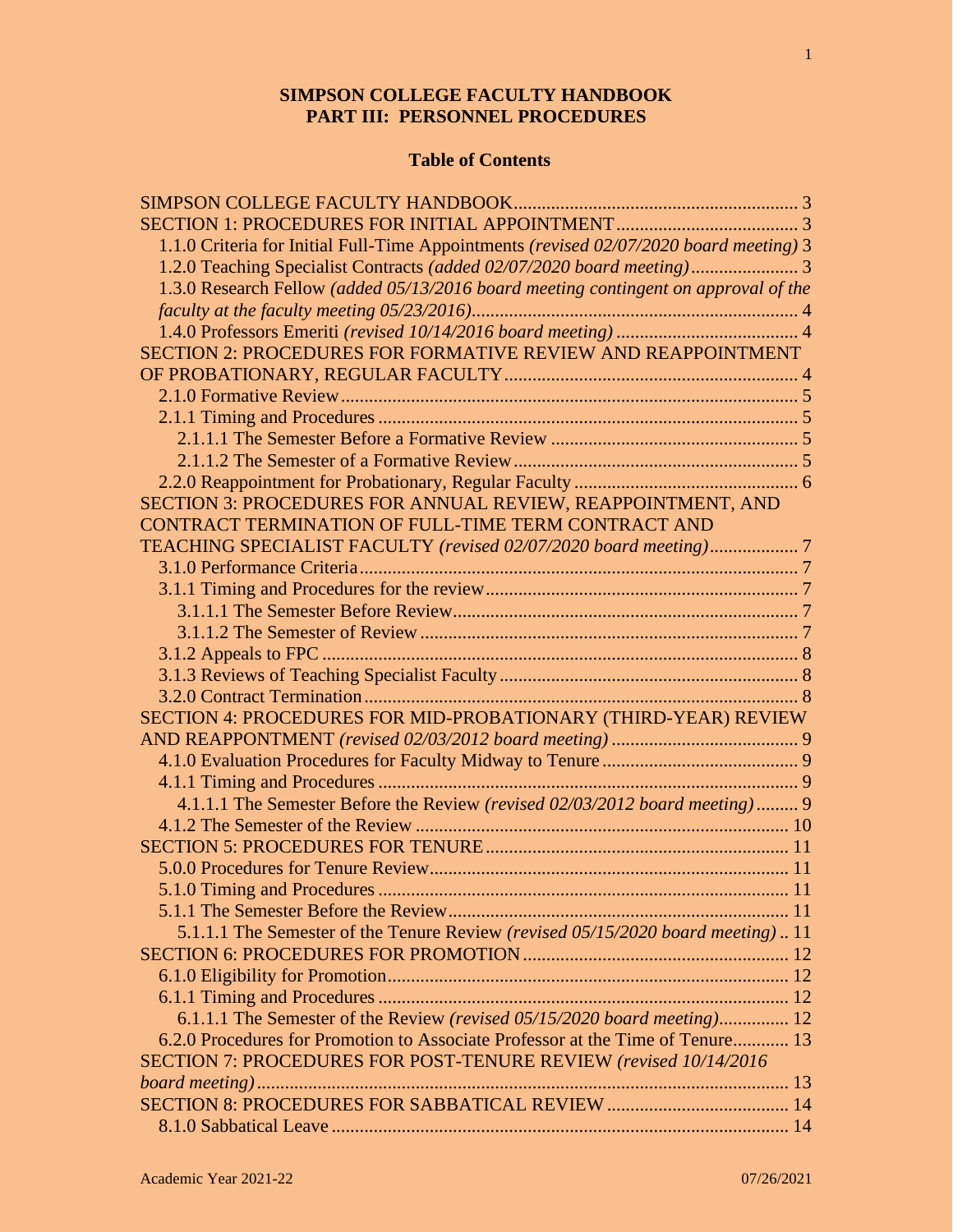| SECTION 9: PROCEDURES FOR RESOLVING GRIEVANCES OTHER THAN                   |  |
|-----------------------------------------------------------------------------|--|
| SALARY, ALLEGED DISCRIMINATION AND SEXUAL HARASSMENT  15                    |  |
| <b>SECTION 10: PROCEDURES FOR GRIEVANCES CONCERNING SALARY  16</b>          |  |
| <b>SECTION 11: PROCEDURES FOR APPEALING MINOR AND SEVERE</b>                |  |
|                                                                             |  |
| SECTION 12: FACULTY PERSONNEL FILES (revised 10/14/2016 board meeting) 17   |  |
|                                                                             |  |
|                                                                             |  |
| SECTION 13: PROCEDURES FOR DISCONTINUANCE OF ACADEMIC                       |  |
|                                                                             |  |
| 13.1.0 Procedures for Reduction and Discontinuance of Academic Programs and |  |
|                                                                             |  |
| 13.1.1 Academic Program and Major Reduction and Discontinuance 18           |  |
|                                                                             |  |
| 13.1.3 Elimination of a Major, Program or Academic Department 18            |  |
| 13.2.0 Procedures for Retrenchment Under Conditions of Financial Threat and |  |
|                                                                             |  |
|                                                                             |  |
|                                                                             |  |
|                                                                             |  |
| 13.3.0 Appeal Procedure for Tenured Faculty Affected by Retrenchment  21    |  |
|                                                                             |  |
|                                                                             |  |
|                                                                             |  |
|                                                                             |  |
|                                                                             |  |
| SECTION 14: PROCEDURES FOR THE REVIEW OF PART-TIME ADJUNCT                  |  |
|                                                                             |  |
|                                                                             |  |
|                                                                             |  |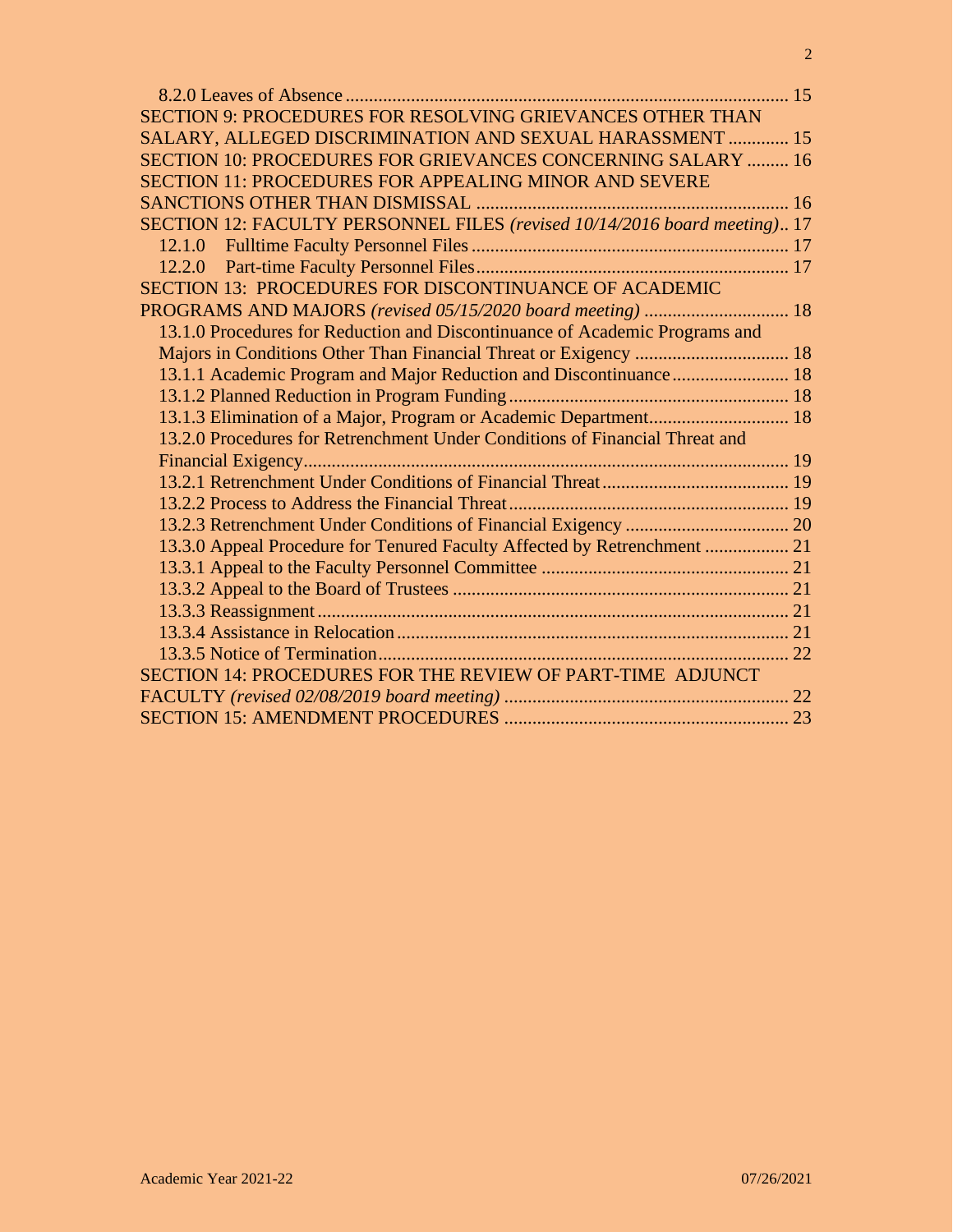## **SIMPSON COLLEGE FACULTY HANDBOOK PART III: PERSONNEL PROCEDURES**

#### **SECTION 1: PROCEDURES FOR INITIAL APPOINTMENT**

The information contained in this section describes the procedures approved by the faculty, board of trustees and administration for the purpose of appointment, evaluation, tenure, promotion and other personnel-related issues for faculty at Simpson College. They have been designed to ensure academic due process. The procedures outlined herein work in tandem with the policies outlined in Simpson College Faculty Handbook Part II: Personnel Policies. Other important policies that apply to all employees of the college, including the college's nondiscrimination and harassment policies, may be found on the college's website:<https://simpson.edu/internal/human-resources/employee-handbook>

**1.1.0 Criteria for Initial Full-Time Appointments** *(revised 02/07/2020 board meeting)*

Normally, full-time appointment to the faculty is made by the academic dean in consultation with the department. The criteria for initial full-time appointment are listed in Simpson College Faculty Handbook Part II: Personnel Policies, Section 3.

#### **1.2.0 Teaching Specialist Contracts** *(added 02/07/2020 board meeting)*

Normally, initial teaching specialist appointment to the faculty is made by the academic dean in consultation with the department. The criteria for initial appointment are listed in Simpson College Faculty Handbook Part II: Personnel Policies, Section 3.

Persons holding teaching specialist contracts are *not eligible* for tenure. In general, holders of such contracts will perform specific types of teaching duties not necessarily associated with traditional classroom teaching. Teaching specialist contracts may include but are not limited to librarians, lab instructors, clinical faculty, departmental internship coordinators, media specialists and vocal and instrumental music specialists.

Incumbents of all such positions hold full faculty status pertaining to voting privileges and serve on committees for which they are eligible. Holders of such positions are expected to hold normal minimal professional credentials as defined by the academic dean in consultation with the department.

The incumbent of such a position will normally be hired initially on a series of one-year contracts for the first three years under the conditions of evaluation and notification of contract continuance or termination designed for all faculty. Following this three-year period, an incumbent of this position may be offered an extended three-year contract (generally renewable, as a three-year contract). When determined to be appropriate by the academic dean and department chair, a three-year contract may be offered as an initial appointment. Appropriate evaluation procedures continue during the extended contract period, and the incumbent will be subject to normal expectations of the maintenance of professional skills and performance of responsibilities as described in the criteria developed for the position and included in the individual's personnel file in the dean's office.

Holders of teaching specialist contracts are not eligible for appointment or promotion to the ranks of associate or professor. Teaching specialist faculty hired in the rank of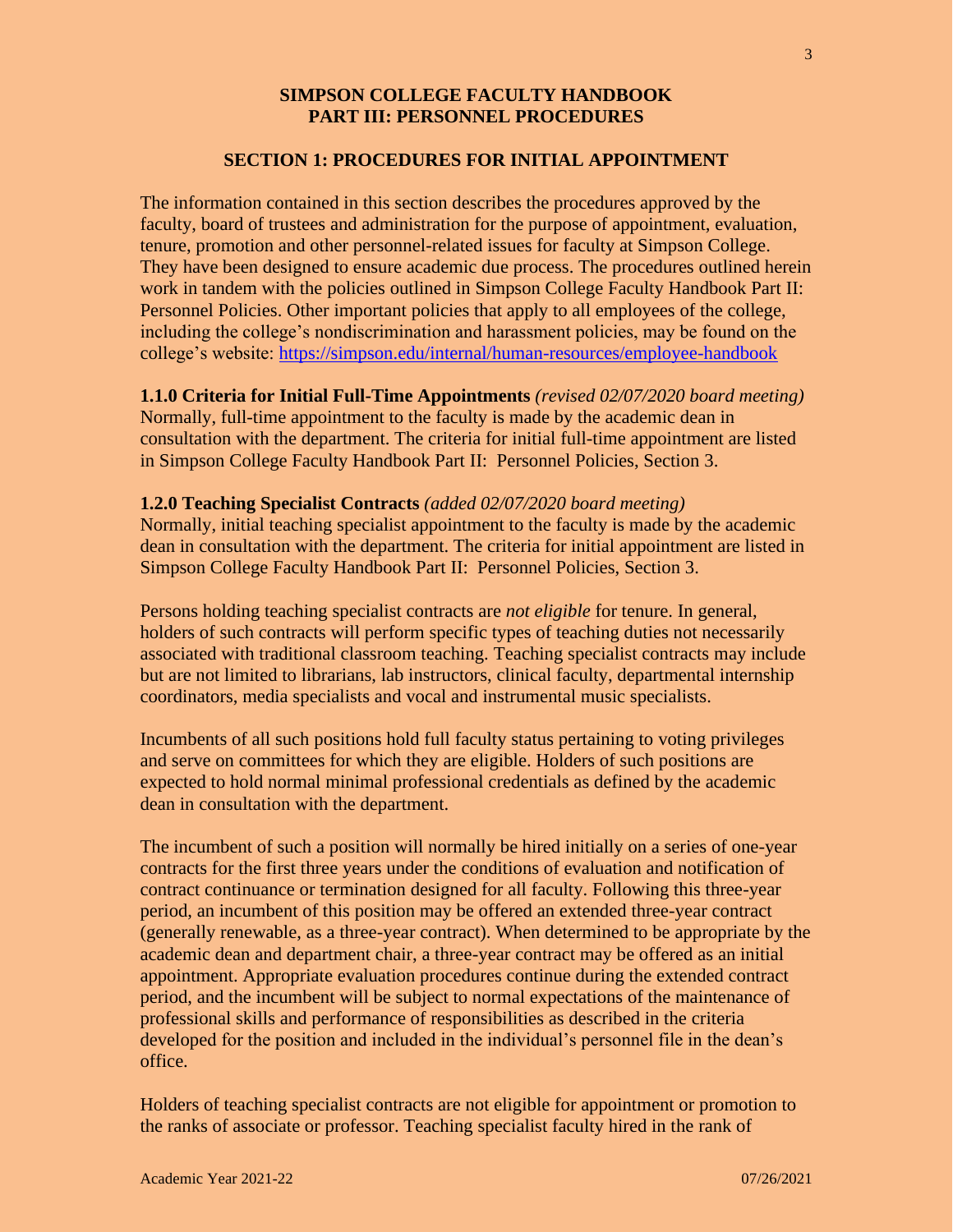instructor may receive promotion to assistant professor upon the completion of a terminal degree or upon the completion of five years of continuous service by action of the FPC.

If the college determines a position filled with a specialist teaching contract should be filled with regular faculty contract, the holder of the contract may or may not be considered for the tenure track appointment. Should such an appointment be made, eligibility for tenure begins simultaneously with the beginning of the tenure-track contract unless included in the initial contract at the time of hire.

## 1.3.0 Research Fellow *(added 05/13/2016 board meeting contingent on approval of the faculty at the faculty meeting 05/23/2016)*

Normally, research fellows will be appointed at the request of an academic department. The academic department chair will present the request to the academic dean and provide a description of the proposed work of the research fellow, a description of the potential benefits to the college, and the proposed compensation, if any. The department will also provide the vitae of the person nominated and any other materials which might be helpful to the academic dean in making her or his decision.

All research fellow appointments will be communicated in writing, have a defined length of term, include if appropriate academic rank, and provisions and conditions for renewal and termination. The research fellow will submit an annual report of activities to the department chair and academic dean. The report should also include a formal request for reappointment, if appropriate.

In addition to privileges outlined in the specific contract and those described in Part V, Section 3.14.0 of the Faculty Handbook, research fellows will have those privileges consistent with those accorded Faculty Emeriti and described in Part V, Section 3.1.0 of the Faculty Handbook.

#### **1.4.0 Professors Emeriti** *(revised 10/14/2016 board meeting)*

At the end of the academic year in which a faculty member who is at least 55 years of age and has held a full-time appointment at the college for at least ten of the preceding thirteen years retires from teaching, he/she will be eligible and automatically nominated for emeritus status. The appointment is made by the president of the college upon the recommendation of the academic dean and the FPC. If the recommendation of the dean or the decision of the president is negative, the faculty member may appeal the decision to the FPC. Notification of appointment to emeritus status shall be sent to the retiring faculty member no later than the end of May during the final year of employment. Current privileges of such an appointment may be found in Simpson College Faculty Handbook Part V: Information.

# **SECTION 2: PROCEDURES FOR FORMATIVE REVIEW AND REAPPOINTMENT OF PROBATIONARY, REGULAR FACULTY**

The review, evaluation and reappointment for all full-time probationary tenure-track faculty will be conducted using the following procedures. The chair of the department, with the help of a review committee created for the purpose, conducts a **formative** evaluation of faculty in their first, second, fourth and fifth years. The FPC conducts the mid-probationary (third-year) review, the tenure review, all promotion reviews, and all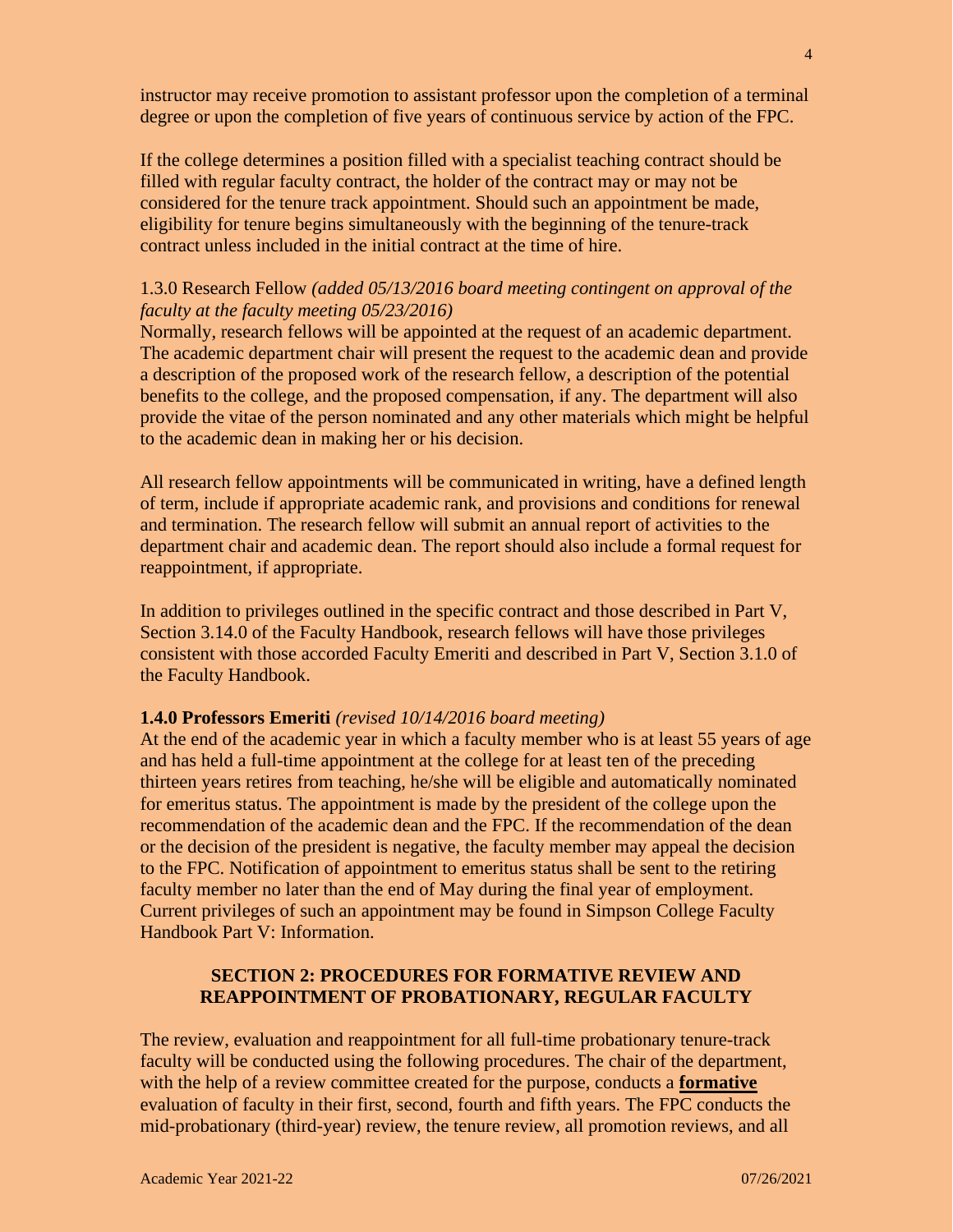post-tenure reviews. All committee members will be held to a high level of confidentiality regarding the process and outcome of the review.

The file created for reappointment described in this section is open to the candidate, the members of the FPC, the chair of the department, members of the annual review committee, the division head, the academic dean and the president of the college. The documents submitted for the files are the property of the college.

#### **2.1.0 Formative Review**

Formative review for full-time regular probationary faculty in years one, two, four, and five is conducted by the department chair with a committee assembled for the purpose. The formative review normally takes place in the spring of each year.

The three-person review committee consists (when possible) of the department chair, a tenured faculty member from the department and one tenured faculty member from outside the department. If a tenured faculty member in the department is not available, a second tenured faculty member from within the division of the faculty member may be appointed. (Note: The role of the department chair is not dependent on tenure; it is then reasonable that a non-tenured department chair will conduct reviews.)

Recognizing that the college is small, situations may arise that are not covered by these procedures (e.g. a three-person department without tenured faculty members or nontenured department chair up for review). In these situations, FPC and the dean will make the final decision of the makeup of the committee. Information regarding the policy regarding conflict of interest for committee participation may be found on the college's website: [https://simpson.edu/system/files/2019-](https://simpson.edu/system/files/2019-08/Conflict%20of%20Interest%20Guidelines%20July%202007%20updated%20Feb%202012.pdf)

[08/Conflict%20of%20Interest%20Guidelines%20July%202007%20updated%20Feb%2020](https://simpson.edu/system/files/2019-08/Conflict%20of%20Interest%20Guidelines%20July%202007%20updated%20Feb%202012.pdf) [12.pdf](https://simpson.edu/system/files/2019-08/Conflict%20of%20Interest%20Guidelines%20July%202007%20updated%20Feb%202012.pdf)

#### **2.1.1 Timing and Procedures**

## **2.1.1.1 The Semester Before a Formative Review**

- a. The department chair meets with the person being reviewed and they determine provisional dates of the review. They also discuss possible members of the review committee.
- b. The person being reviewed provides the chair with the names of three possible tenured faculty members from outside the department and up to three tenured faculty members from within the department.
- c. The department chair then selects the members of the review committee, finalizes dates of review and informs the person being reviewed.

#### **2.1.1.2 The Semester of a Formative Review**

a. A file is created in the academic dean's office. As part of all regular reviews, the chair of FPC will announce the review. Signed letters will be accepted for the candidates file in the academic dean's office. The letters should address the criteria for reappointment, promotion and tenure as stated in Simpson College Faculty Handbook Part II: Personnel Policies, Section 7. (See Simpson College Faculty Handbook Part VII: Appendix B for details regarding the guidelines.)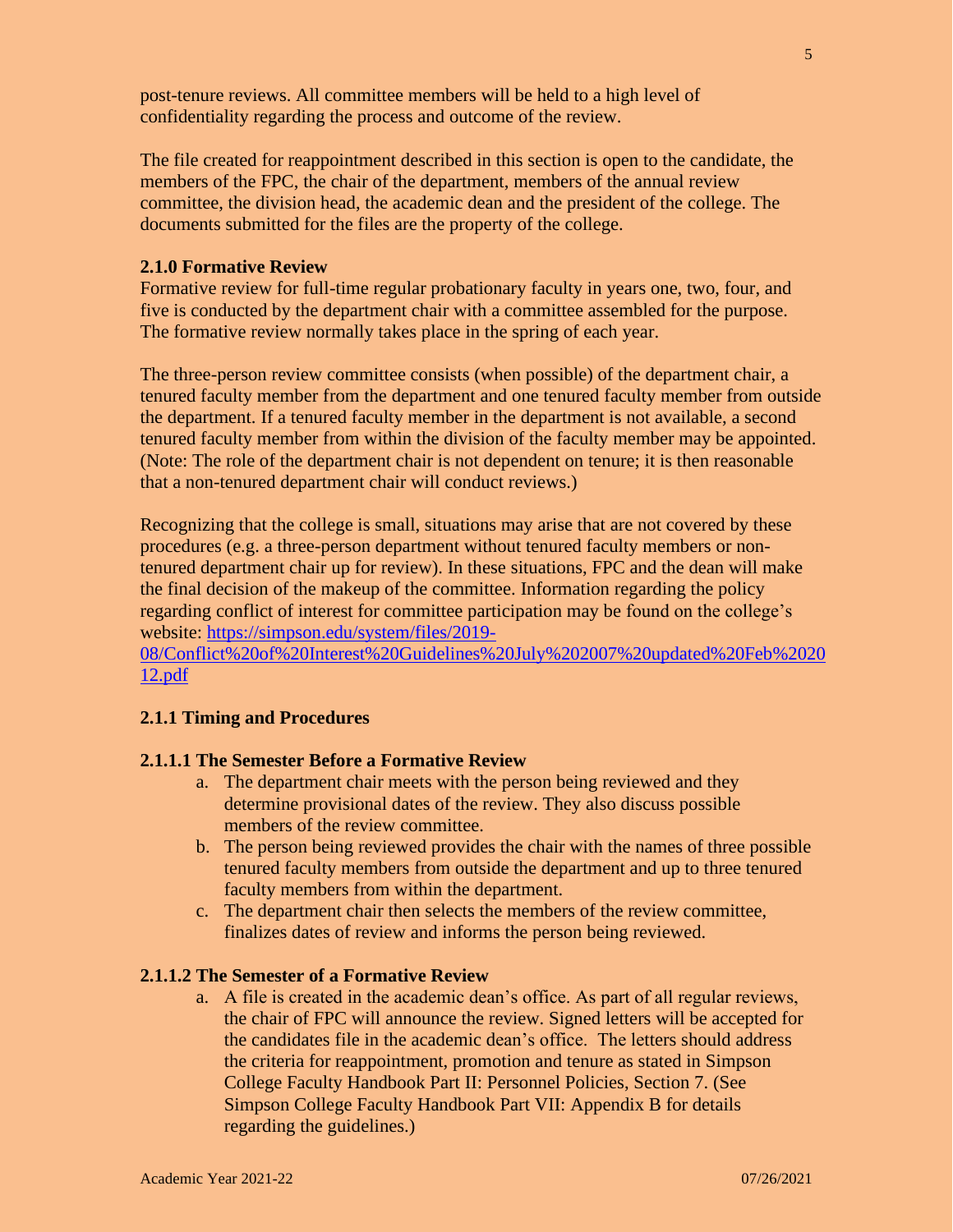- b. A file is created in the academic dean's office to hold these letters. The file includes the candidate's teaching evaluations, and all letters submitted during the process. The candidate will write a self-evaluation and submit a current vita and syllabi for the file. The candidate will be permitted to review the file.
- c. The first meeting of the review committee is organizational. The committee reviews the conflict of interest policy and organizes class visits.
- d. Each member of the committee sits in on at least one class, individually interviews the candidate, and reviews the file.
- e. If, based on the evidence in the current review, the review committee deems it useful, committee members may consult the file containing formative review material from previous years of the person being reviewed in the academic dean's office.
- f. At the second meeting, the review committee discusses the substance of the letter that will summarize its findings. The department chair drafts the formal letter and, after approval by members of the committee, sends it to the candidate. The letter should address the four criteria outlined in Simpson College Faculty Handbook Part II: Personnel Policies, Section 7 on teaching, advising, professional development and service. The letter should focus on the materials gathered through the review process and found in the file.
- g. After the person being reviewed receives the letter, the chair schedules a meeting with the review committee so that the person being reviewed may respond. After the meeting, the review committee may or may not choose to revise the letter as it deems appropriate.
- h. The final formative letter is included in the file of the person being reviewed in the academic dean's office.

## **2.2.0 Reappointment for Probationary, Regular Faculty**

The department chair and division head conduct a review for the purpose of reappointment of all probationary, regular faculty in their first, second, fourth and fifth years.

- a. The chair writes a letter regarding reappointment. It is based on the formative review. In addition, the chair should seek the opinions of all tenured members of the department regarding the reappointment of the candidate.
- b. The chair will create a letter regarding reappointment of the candidate that summarizes the work of the candidate and the view of the department. In writing the reappointment letter, the department chair is speaking on behalf of the department. In a situation where the view of the department chair is contrary to the others in the department, the chair must clearly delineate her or his opinion from that of other faculty members.
- c. The department chair shares the reappointment letter with the candidate before sending it to the division head and allows the candidate a chance to respond. The department chair may or may not revise the letter as she or he deems appropriate before sending it to the division head.
- d. The chair then sends the reappointment letter to the division head.
- e. The division head reviews the letter, sits in on at least one class, and personally interviews the candidate. The division head makes sure that the process has been followed and that the department chair's recommendation is consistent with the evidence. The division head follows up on any problems or irregularities in the process that he or she identifies.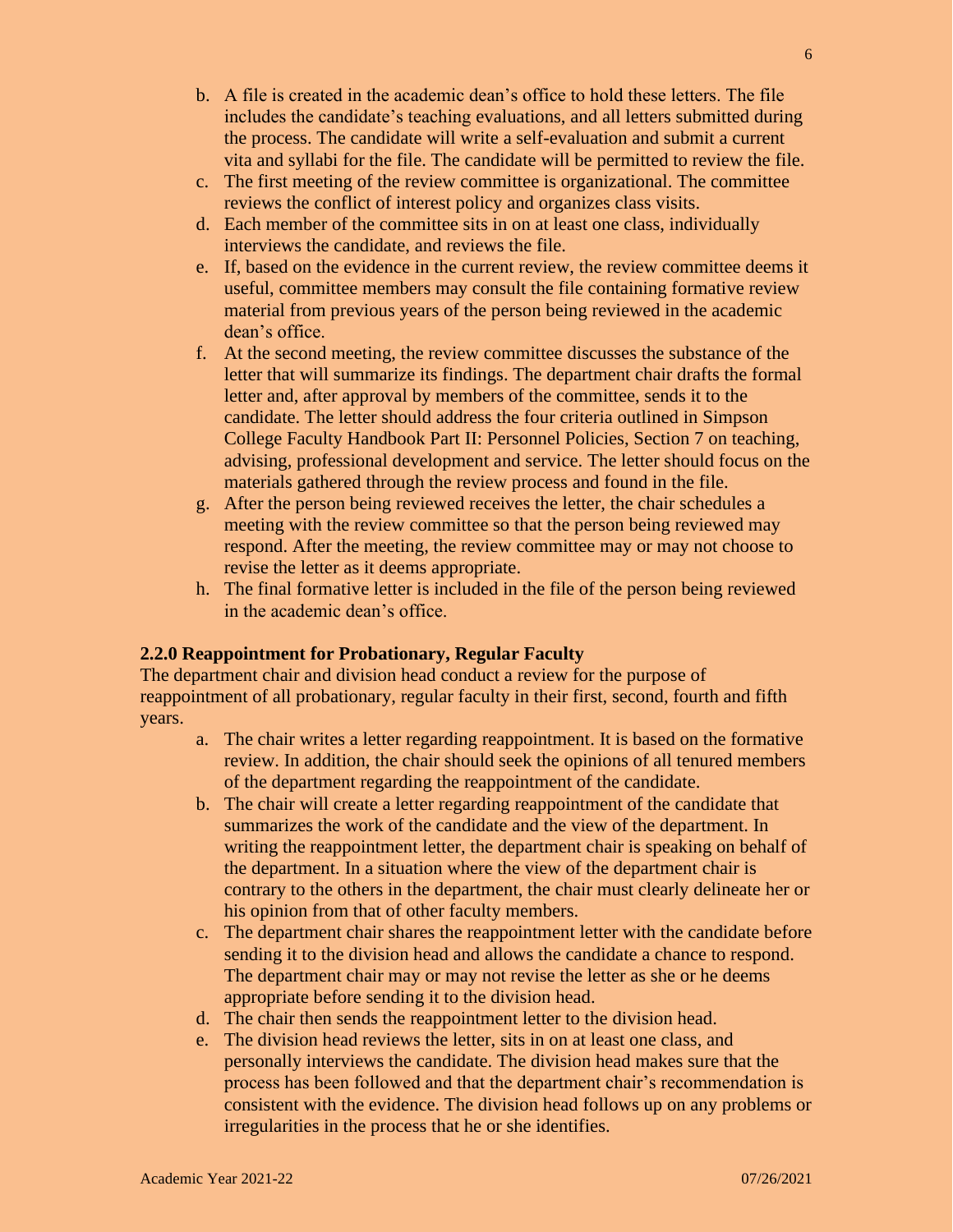- f. The division head submits her or his reappointment letter with the reappointment letter from the department chair to the academic dean.
- g. The academic dean makes a recommendation to the president of the college, who makes the final decision.
- h. The academic dean meets with the faculty member to share the final decision regarding reappointment and writes a concluding statement for the file.
- **i.** A decision against reappointment will be reviewed by the Faculty Personnel Committee upon the written request of the faculty member. The request must be sent to the chair of the FPC within 30 days of the faculty member receiving the negative reappointment decision.

## **SECTION 3: PROCEDURES FOR ANNUAL REVIEW, REAPPOINTMENT, AND CONTRACT TERMINATION OF FULL-TIME TERM CONTRACT AND TEACHING SPECIALIST FACULTY** *(revised 02/07/2020 board meeting)*

## **3.1.0 Performance Criteria**

Each full-time term contract and teaching specialist position has its own set of performance criteria determined at the time of hire by the department chair, division head and academic dean. These criteria are included in the contracts issued to fill these positions. They are also listed in the personnel file associated with each contract, which is held in the academic dean's office.

#### **3.1.1 Timing and Procedures for the review**

Evaluations are conducted by the department chair, and are overseen by the division head and academic dean. These evaluations are intended to provide feedback on performance as well as making a recommendation about reappointment. The review normally takes place in the spring of each year, and is based upon the contents of the file held in the academic dean's office.

#### **3.1.1.1 The Semester Before Review**

The Academic Dean shall provide the chair of FPC with a list of all candidates for this kind of review. The chair of FPC shall announce these names together with those of faculty undergoing the regular review process. In addition, the department chair shall encourage all tenured members of the department to write letters for the file.

All signed letters shall be filed in the academic dean's office. They should address the criteria established for the position at the time of hire.

#### **3.1.1.2 The Semester of Review**

Access to the personnel file is described in part III, section 12.1.0. At the beginning of the review process, each file shall include:

- Performance criteria
- Student evaluations
- Signed letters
- The candidate's current vita
- A written self-evaluation from the candidate that addresses performance criteria
- Current syllabi (if the criteria include teaching courses)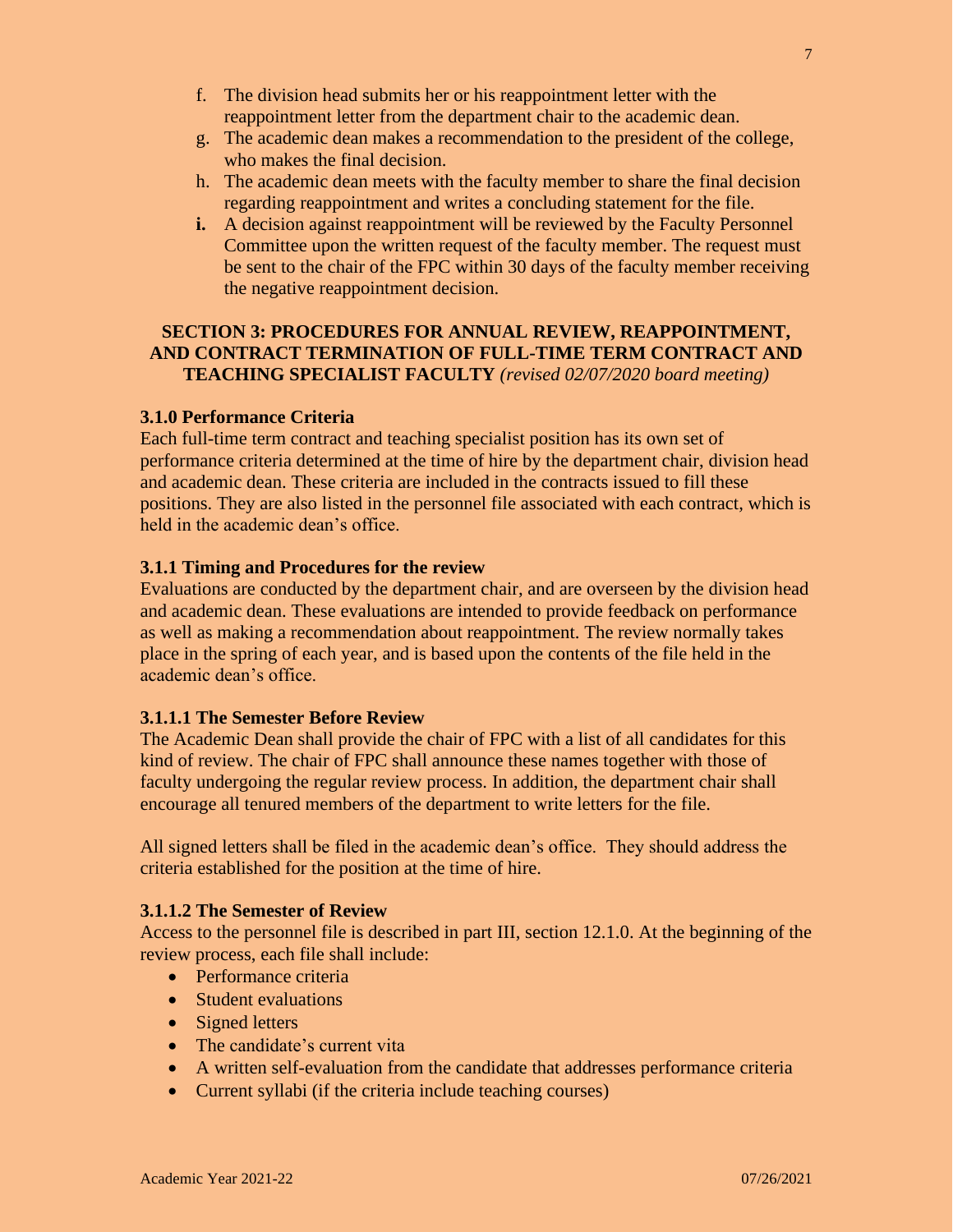The letter from the department chair shall summarize the file and the work of the candidate. In preparation for writing this letter, the chair shall review all of the information in the file and, for positions with teaching responsibilities, visit at least one class. The letter shall include a recommendation regarding reappointment based upon the criteria developed for the specific position. The chair shall share the letter with the candidate. Afterward, the candidate may respond to the chair. Subsequently, the chair may opt to revise the letter. The final draft of the chair's letter is placed in the file in the academic dean's office.

After it is placed in the file, the chair's letter is reviewed by the division head who ensures that the process has been followed and that the department chair's recommendation is consistent with the evidence and criteria. The division head then writes a letter and delivers it to the candidate, department chair, and the academic dean's office.

After reviewing all these materials, the academic dean makes a recommendation regarding reappointment to the president of the college, who makes the final decision. After this decision is made, the academic dean meets with the candidate to share the final decision regarding reappointment. Afterwards, the academic dean writes a concluding statement for the file.

#### **3.1.2 Appeals to FPC**

If a decision is made against reappointment, the candidate may request a hearing by FPC. The candidate must submit such a request to the chair of FPC within 30 days of the meeting with the academic dean described above. FPC's recommendation regarding this appeal goes to the candidate, department chair, division head, academic dean, and president.

## **3.1.3 Reviews of Teaching Specialist Faculty**

- a. After a six-year annual review probationary period (as per Part III Section 3.1.0), department chairs may ask the Faculty Personnel Committee to move teaching specialist instructors in their departments to a three-year rotating review schedule. The Academic Dean and President must approve this transition.
- b. Years 1 and 2: The teaching specialist faculty member shall meet with the department chair to discuss their performance as measured by the criteria established for their position. The department chair shall write a brief summary of the meeting for the instructor's personnel file, which is held in the office of the Academic Dean.
- c. Year 3: A comprehensive review shall be conducted as outlined in Part III Section 3.1.1.1., 3.1.2.

**Note** that this does not change the employment status of these instructors; they remain on annual contracts.

#### **3.2.0 Contract Termination**

Full-time term contracts and teaching specialist faculty hold term contracts. The conditions of employment, including the length of the term of employment are specified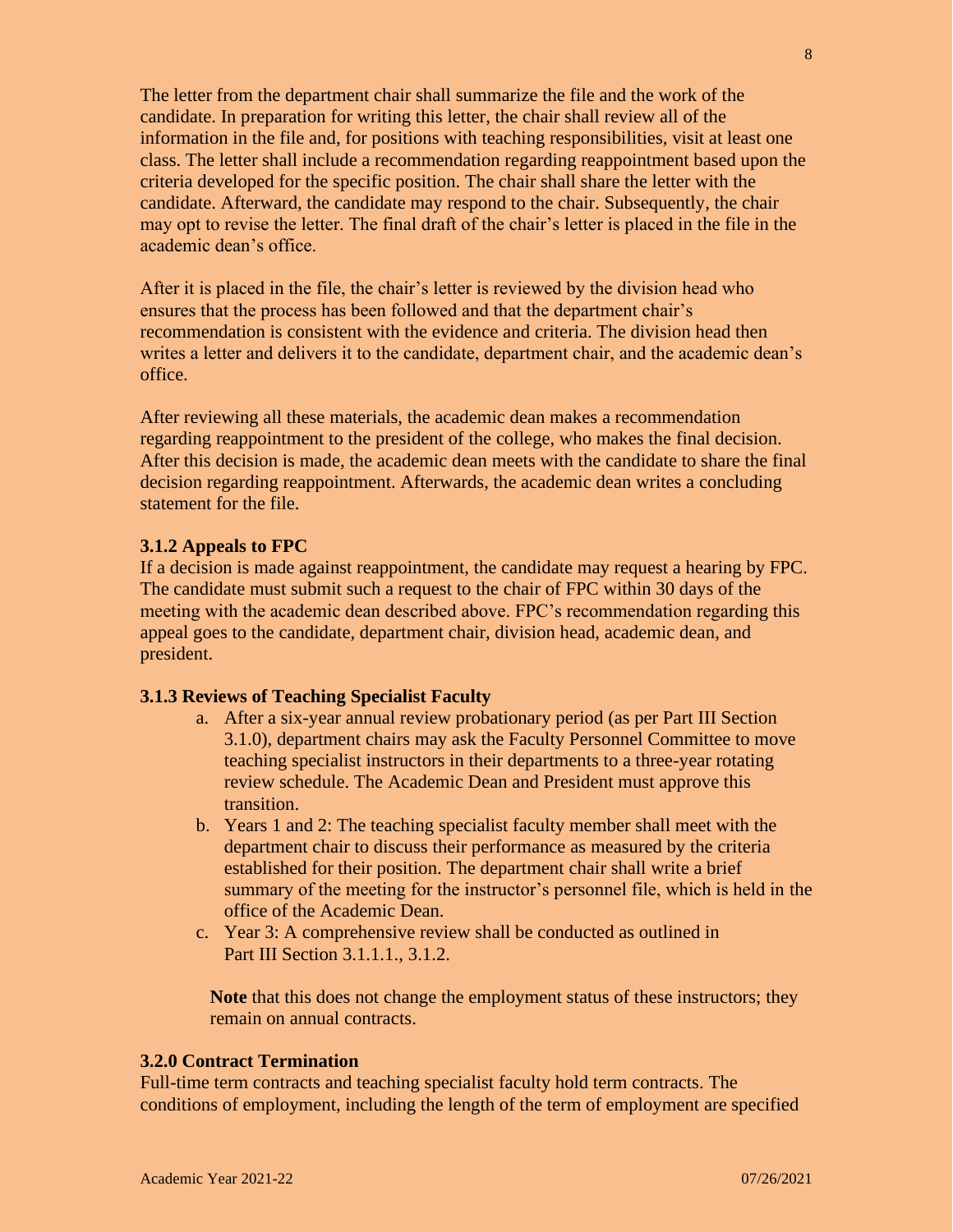in writing at the time of appointment. There is no representation by the college of continuing employment past the date specified in the contract.

- a. Individuals holding these contracts will normally be given notice of their reappointment in writing not later than March 1 of the contract year. If notice is not given by that date, the contract will expire without notice at the date stipulated in the contract.
- b. In the case of gross misconduct or miscarriage of professional responsibility, an incumbent may be terminated at any time during the contract period on thirty days' written notice, or thirty days' pay in lieu of such written notice.

## **SECTION 4: PROCEDURES FOR MID-PROBATIONARY (THIRD-YEAR) REVIEW AND REAPPONTMENT** *(revised 02/03/2012 board meeting)*

The FPC conducts the review for faculty midway to tenure. Normally, this will happen in the third year of appointment for faculty with a six-year probationary appointment. If a faculty member is hired with one or more years of previous service credited towards his/her tenure review, the midway review will take place in the year that is half-way to their tenure year. For example, a faculty member given three years' credit towards tenure would be reviewed in his/her second year of service.

The FPC will appoint one of its members to chair the review committee for the faculty member under mid-probationary review. Each faculty member under review will have a different review committee. Whenever possible, the FPC member chairing the review committee will not be a member of the division of the faculty member under review.

The file created for mid-probationary review described in this section is open to the candidate, the members of the FPC, the members of the review committee, the chair of the department, the division head, the academic dean and the president of the college. The documents submitted for the files are the property of the college.

#### **4.1.0 Evaluation Procedures for Faculty Midway to Tenure**

#### **4.1.1 Timing and Procedures**

### **4.1.1.1 The Semester Before the Review** *(revised 02/03/2012 board meeting)*

- a. The designated FPC member meets with the candidate to determine dates of the review, and membership of the review committee.
- b. The review committee consists of the FPC member, the department chair, division head and one tenured faculty member from outside the department. If the faculty member under review is serving as the department chair and/or the division head, a tenured faculty member from the candidate's department (or division, if the department lacks a tenured faculty member) will serve on the review committee. The selection of that tenured faculty member will be made by the Review Committee Chair. The review committee is chaired by the FPC member.
- c. The person under review provides the review committee chair with the names of three tenured faculty members from outside the department, one of whom will be asked by the review committee chair to serve on the review committee.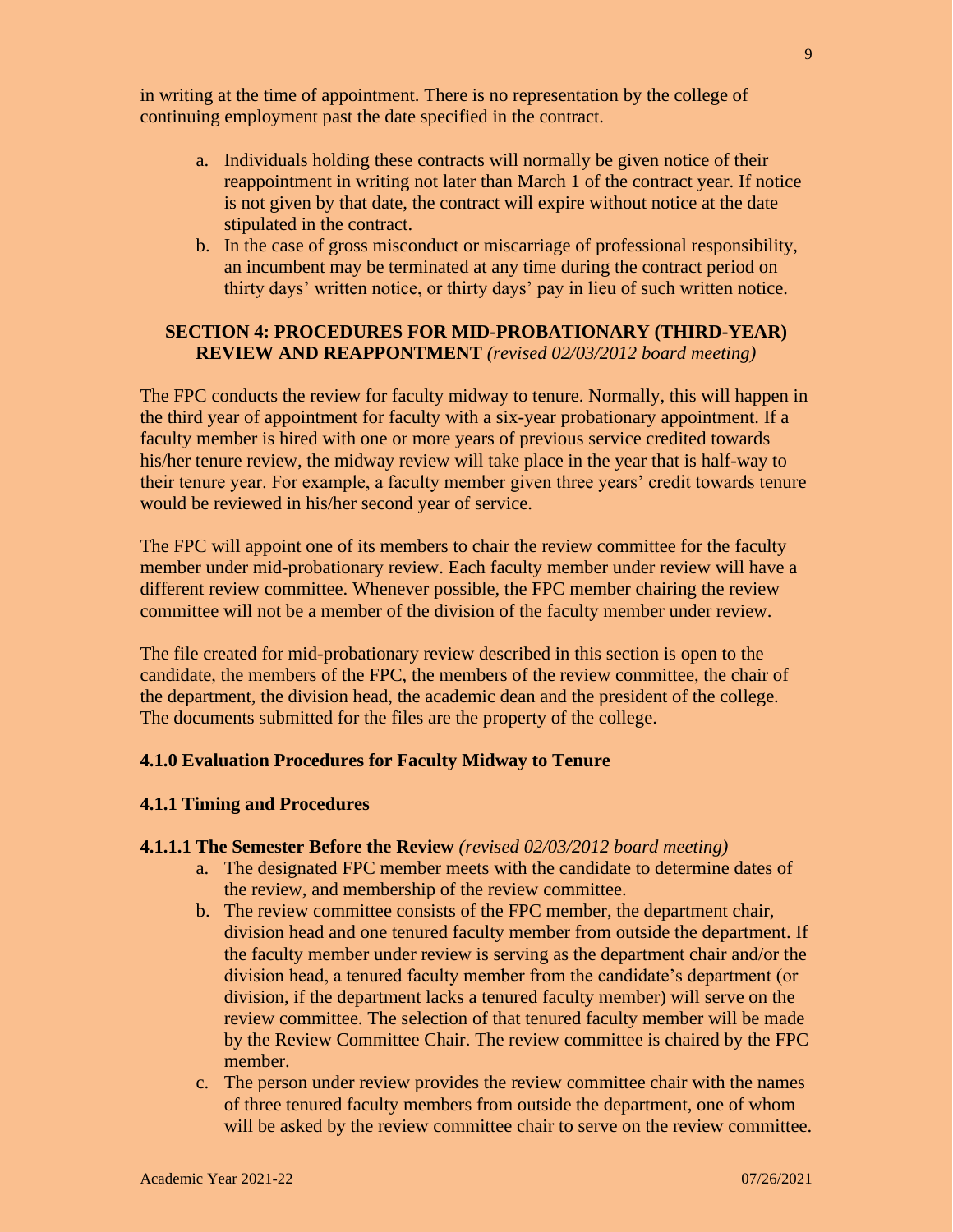If the faculty member under review wants to include an outside evaluator as a part of the review process, she or he will provide the review committee chair with the names of three faculty members within the discipline at other institutions, one of whom will be asked by the review committee chair to serve as an off-campus evaluator.

d. If an off-campus evaluator is used, their role will be to provide the review committee an objective evaluation of the faculty member under review using the accepted criteria for tenure and promotion. The evaluation will be based on a review of the materials in the file and evidence gathered during a campus visit. The selection of the outside evaluator and campus visit will be governed by guidelines approved by the FPC (see Simpson College Faculty Handbook Part VII: Appendix C).

#### **4.1.2 The Semester of the Review**

- a. A file is created in the academic dean's office. As part of all regular reviews, the chair of FPC will announce the review. Signed letters will be accepted for the candidates file in the academic dean's office. The letters should address the criteria for reappointment, promotion and tenure as stated in Simpson College Faculty Handbook Part II: Personnel Policies, Section 7. (See Simpson College Faculty Handbook Part VII: Appendix B for details regarding the guidelines.) The FPC chair also announces the deadline for the closing of the file.
- b. A file is created in the academic dean's office to hold these letters. The file includes the candidate's current vita, teaching evaluations, and all letters submitted during the process. The candidate will write a self-evaluation and submit a current vita and syllabi for the file. The candidate will be permitted to review the file.
- c. The first meeting of the review committee is organizational. The committee reviews the conflict of interest policy and organizes class visits.
- d. Each member of the committee sits in on at least one class, individually interviews the candidate and reviews the file.
- e. If an off-campus evaluator is used, the committee chair arranges for the visit of the off-campus evaluator. The evaluator summarizes her or his findings and sends a letter to the review committee for inclusion in the file.
- f. At the second meeting, the review committee discusses the substance of the letter that will summarize its findings. The committee chair drafts the formal letter and, after approval by members of the committee, sends it to the candidate. The letter should address the four criteria outlined in Simpson College Faculty Handbook Part II: Personnel Policies, Section 7 on teaching, advising, professional development and service. The letter should focus on the materials gained through the review process and found in the file.
- g. Once the candidate has received the letter, a meeting with the committee is scheduled so that the faculty member has an opportunity to respond to it. After the meeting, the committee may or may not revise the letter as it deems appropriate.
- h. The letter is submitted to the FPC.
- i. The FPC reviews the file, meets with the candidate and makes recommendation regarding reappointment for the following year of the faculty member to the academic dean.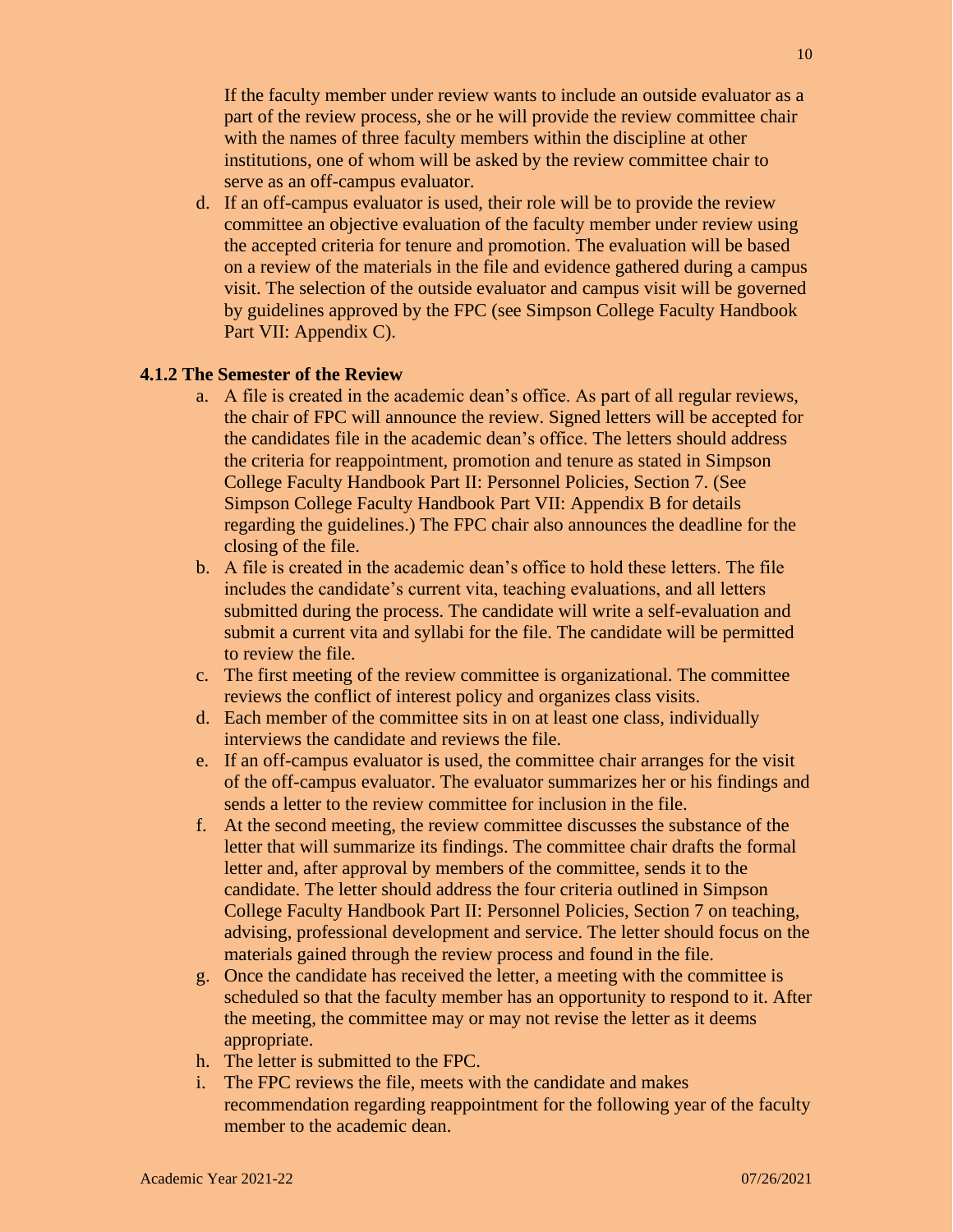- j. The academic dean makes a recommendation to the president of the college, who will then make the decision. The academic dean shares the decisions of the FPC, the dean, and the president in a personal meeting with the faculty member and writes a concluding statement for the candidate's personnel file. The concluding statement is shared with the candidate and with the FPC.
- k. A decision against reappointment will be reviewed by the FPC upon the written request of the faculty member. The request must be sent to the chair of the FPC within 30 days of the faculty member receiving the negative reappointment decision.

## **SECTION 5: PROCEDURES FOR TENURE**

The FPC conducts the tenure review. Normally, this is in the sixth year of full-time service unless specified otherwise in the faculty member's contract.

The file created for tenure described in this section is open to the candidate, the members of the FPC, the chair of the department, the division head, the academic dean, the president of the college, and the board of trustees. The documents submitted for the files are the property of the college.

#### **5.0.0 Procedures for Tenure Review**

#### **5.1.0 Timing and Procedures**

### **5.1.1 The Semester Before the Review**

- a. The chair of the FPC meets with all candidates and outlines the process.
- b. Candidates are requested to submit letters from two on-campus colleagues and two off-campus colleagues.
- c. Candidates are briefed on the expectations for the self-evaluation.

#### **5.1.1.1 The Semester of the Tenure Review** *(revised 05/15/2020 board meeting)*

- a. A file is created in the academic dean's office. As part of all regular reviews, the chair of FPC will announce the review. Signed letters will be accepted for the candidates file in the academic dean's office. The letters should address the criteria for reappointment, promotion and tenure as stated in Simpson College Faculty Handbook Part II: Personnel Policies, Section 7. (See Simpson College Faculty Handbook Part VII: Appendix B for details regarding the guidelines.) The FPC chair also announces the deadline for the closing of the file.
- b. The file will contain all materials related to the process, including,
	- the candidate's current vita,
	- the candidate's current syllabi,
	- a self-evaluation,
	- two letters requested from faculty colleagues in regular appointments on campus,
	- student evaluations.
	- other letters submitted.
	- the candidate has the option to include two letters of support requested from off-campus colleagues within the discipline. (For details on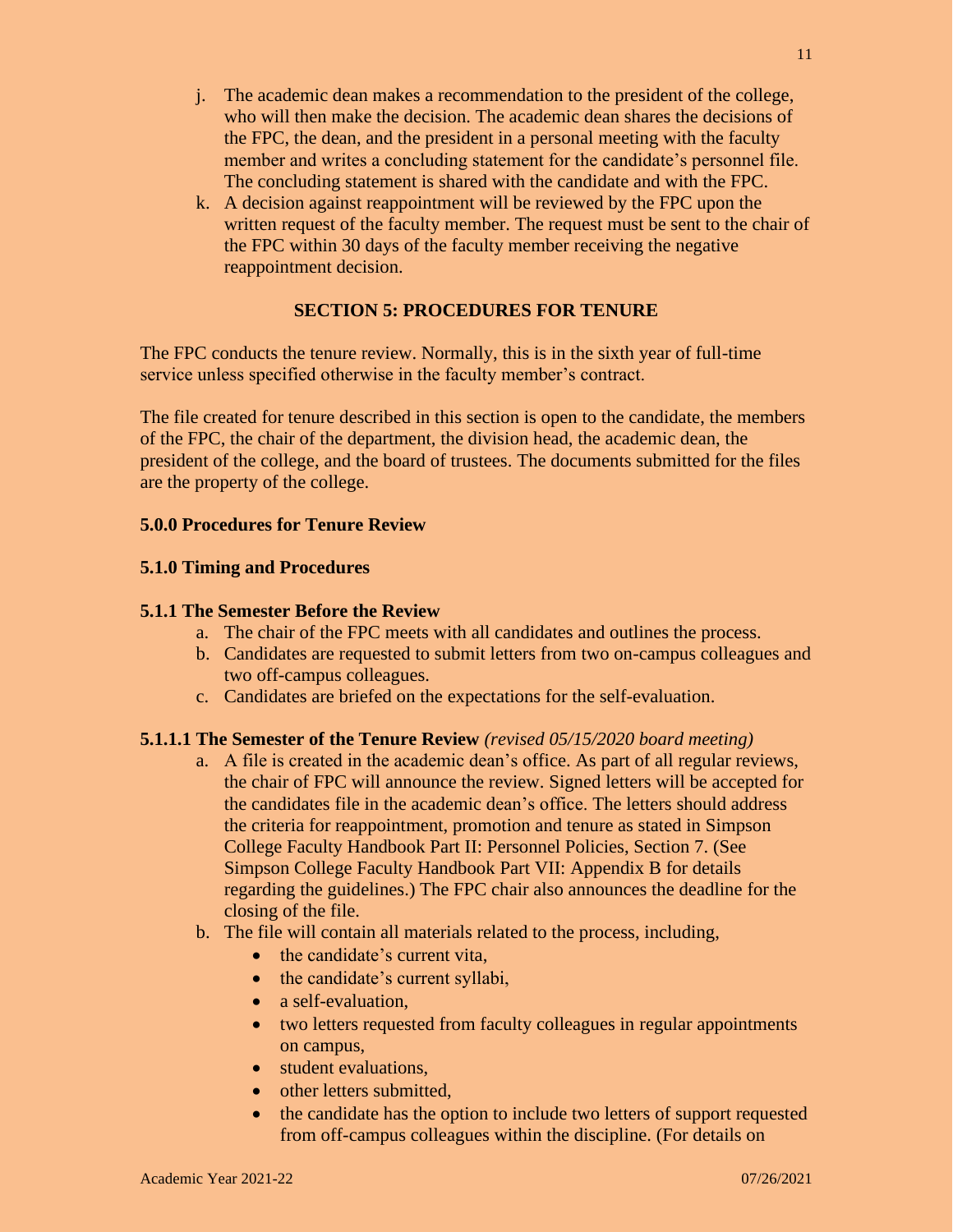letters, see Simpson College Faculty Handbook Part VII: Appendix B for guidelines.)

- c. The department chair, the division head and each tenured faculty member in the department is expected to write a letter for the file. Letters should speak to the criteria for promotion listed in Simpson College Faculty Handbook Part II: Personnel Policies, Section 7.
- d. Two members of the FPC visit the candidate's classes and interview the candidate.
- e. Upon the closing of the file, the FPC meets with the candidate.
- f. The FPC bases its decision on the information collected for the review and the materials contained in the file. FPC may request additional information.
- g. The FPC makes a recommendation to the academic dean. The academic dean makes a recommendation to the president of the college, who makes a recommendation to the board of trustees, who make the decision.
- h. The academic dean shares the decisions of the FPC, the dean, the president, and the board of trustees with the faculty member in a personal meeting and writes a concluding statement for the candidate's personnel file. The concluding statement is shared with the candidate and with the FPC.
- i. A decision against tenure will be reviewed by the Faculty Personnel Committee upon the written request of the faculty member. The request must be sent to the chair of the FPC within 30 days of the faculty member receiving the negative reappointment decision.

## **SECTION 6: PROCEDURES FOR PROMOTION**

## **6.1.0 Eligibility for Promotion is Determined by the Policies Outlined in Simpson College Faculty Handbook Part II: Personnel Policies, Section 7.**

The file created for promotion described in this section is open to the candidate, the members of the FPC, the chair of the department, the division head, the academic dean, the president of the college, and the board of trustees. The documents submitted for the files are the property of the college.

## **6.1.1 Timing and Procedures**

#### **6.1.1.1 The Semester of the Review** *(revised 05/15/2020 board meeting)*

- a. A file is created in the academic dean's office. As part of all regular reviews, the chair of FPC will announce the review. Signed letters will be accepted for the candidates file in the academic dean's office. The letters should address the criteria for reappointment, promotion and tenure as stated in Simpson College Faculty Handbook Part II: Personnel Policies, Section 7. (See Simpson College Faculty Handbook Part VII: Appendix B for details regarding the guidelines.) The FPC chair also announces the deadline for the closing of the file.
- b. The file will contain all materials related to the process, including,
	- the candidate's current vita,
	- the candidate's current syllabi,
	- a self-evaluation,
	- two letters requested from faculty colleagues in regular appointments on campus,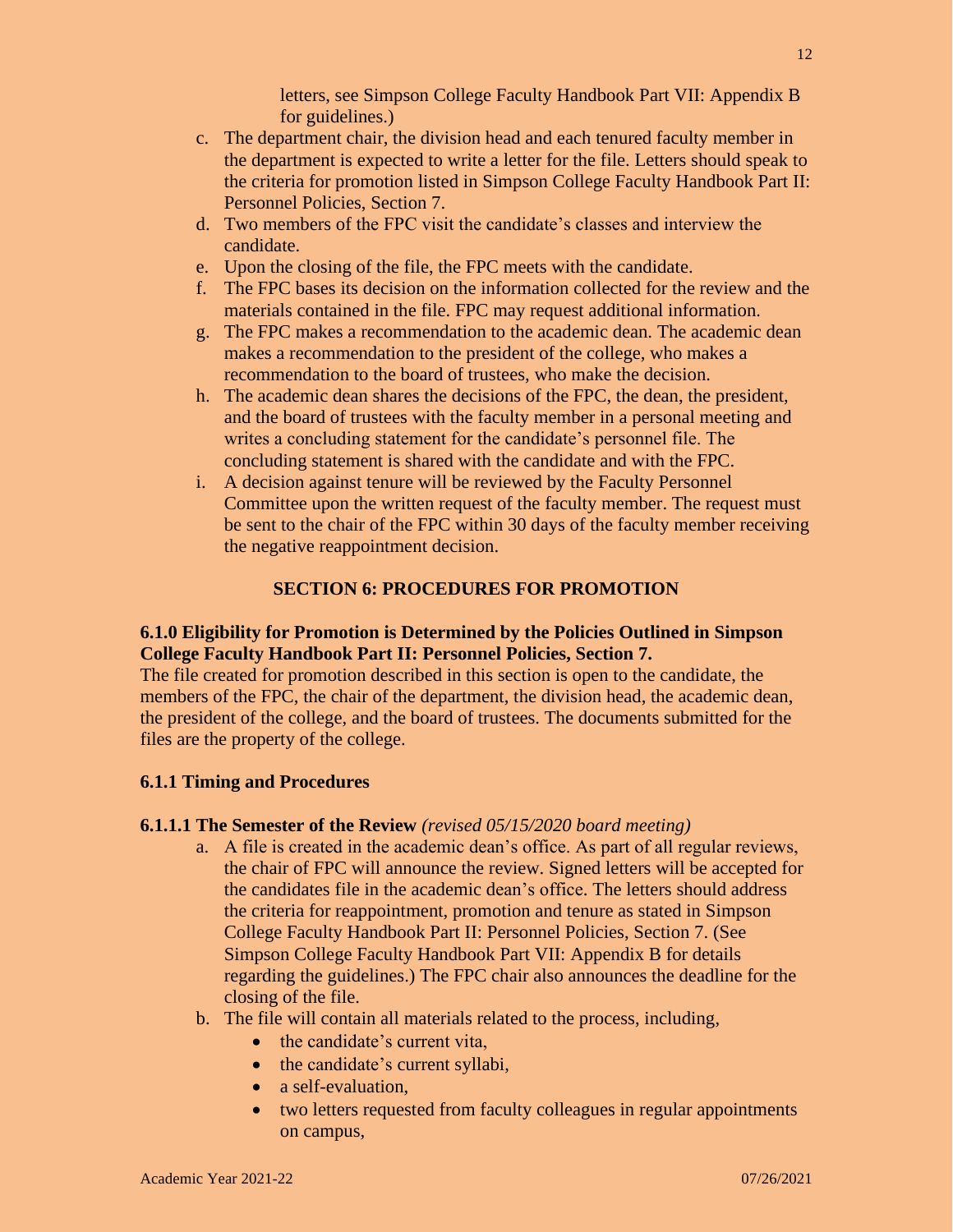- student evaluations.
- the candidate has the option to include two letters requested from offcampus colleagues within the discipline, and other letters submitted. (See Simpson College Faculty Handbook Part VII: Appendix B for guidelines.)
- c. The department chair, the division head and each tenured faculty member in the department is expected to write a letter for the file. Letters should speak to the criteria for promotion listed in Simpson College Faculty Handbook Part II: Personnel Policies, Section 7.
- d. Two members of the FPC visit the candidate's classes, meet with the department full-time faculty non-letter writers, and interview the candidate.
- e. Upon the closing of the file, the FPC meets with the candidate.
- f. The FPC bases its decision on the information collected for the review and the materials contained in the file. FPC may request additional information from the candidate.
- g. The FPC makes a recommendation to the academic dean. The academic dean makes a recommendation to the president of the college, who makes the decision.
- h. The academic dean shares with the faculty member the decisions of the FPC, the dean, and the president in a personal meeting and writes a concluding statement for the candidate's personnel file. The concluding statement will be shared with the candidate and with the FPC.
- i. A negative decision may be reviewed by the Faculty Personnel Committee upon the written request of the faculty member. The request must be sent to the chair of the FPC within 30 days of the faculty member receiving the negative reappointment decision.

## **6.2.0 Procedures for Promotion to Associate Professor at the Time of Tenure**

- a. Faculty members nominated for tenure while at the rank of assistant professor are automatically nominated for promotion to associate professor.
- b. The procedures for tenure outlined in Simpson College Handbook Part III: Personnel Procedures, Section 5 will be used for determining the promotion to associate professor.
- c. The decision to recommend promotion to associate professor is separate from and is contingent upon the granting of tenure.
- d. Normally, the FPC bases its decision to recommend promotion to associate professor solely on the information collected for the tenure review. When it deems it appropriate, the FPC may seek additional information to augment that collected for the tenure review.

# **SECTION 7: PROCEDURES FOR POST-TENURE REVIEW**

*(revised 04/14/2021 faculty meeting)*

Tenured faculty (unless otherwise evaluated for promotion) will be evaluated by the same instruments and procedures every fifth year of consecutive service. Tenured faculty will be evaluated using:

- a self-evaluation (addressing teaching, advising, professional development, and service to the college)
- two peer evaluation letters,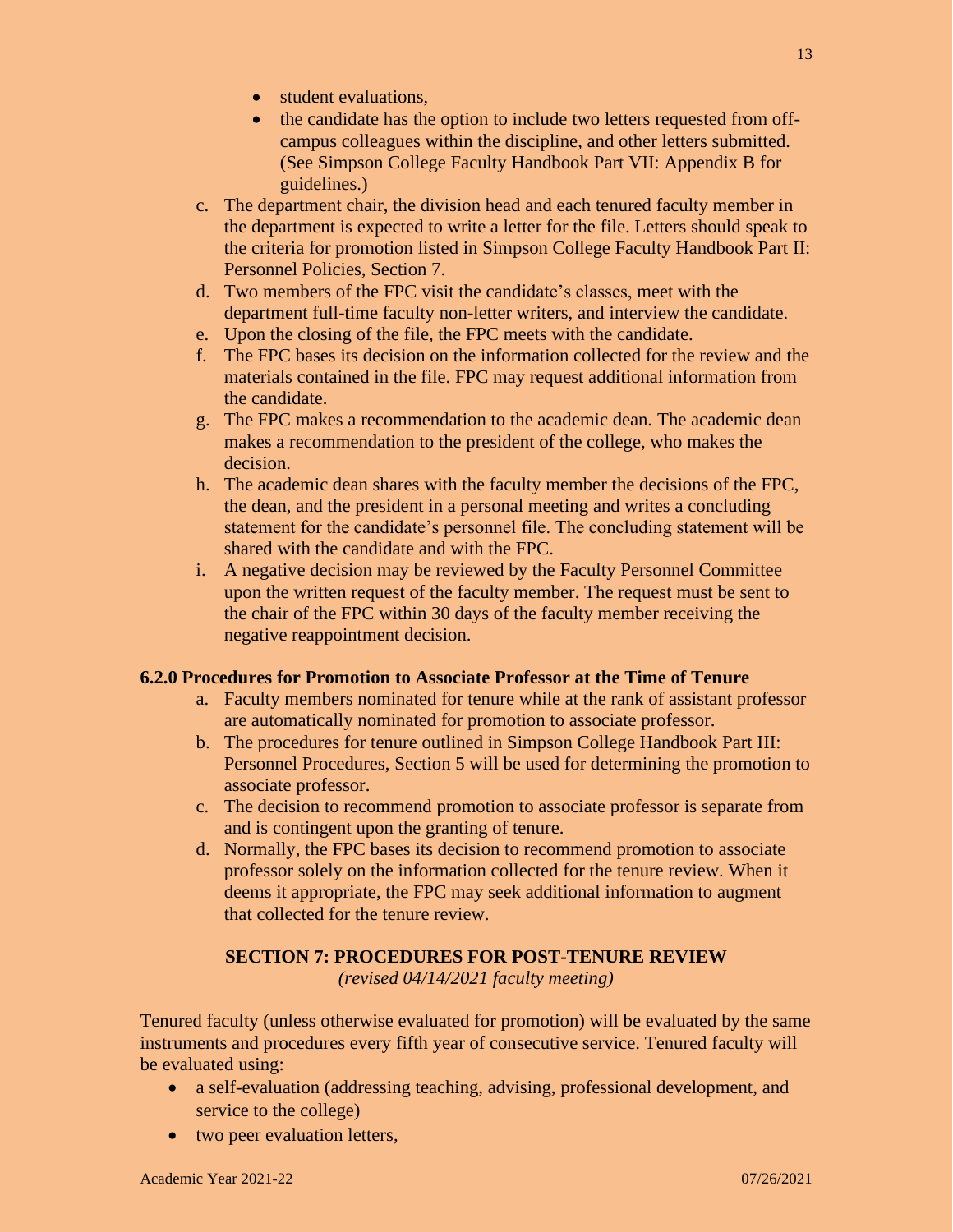• an interview with the FPC.

The goals and objectives to be addressed in the self-evaluation materials are stated in Simpson College Faculty Handbook Part II: Personnel Policies Section 7. Student evaluations along with any other supporting documentation may be included in the selfevaluation sent to the chairperson or other designated supervisor, the FPC, and the academic dean. Other appropriate supporting documentation might include a postsabbatical report and the resulting letter from FPC, copies of grant proposals, letters from outside collaborators, etc. Supervisors will meet with the faculty to discuss the criteria addressed. Chairpersons' evaluations are presented to the FPC, the dean and the evaluated faculty. Peer evaluations are required by at least two persons nominated by the faculty member being evaluated. The peer evaluations are to assist the faculty member in continuing to pursue professional development and improve performance.

If the evaluated faculty is a chairperson, a tenured member of the faculty (from within the same department as the faculty member under review, if possible) should be invited to serve as peer evaluator, in addition to the two faculty members from outside the department.

The FPC review process will usually include an interview with the faculty member during or after the evaluation process. Upon completion of the process, the FPC recommendations shall be forwarded to the academic dean and a summary of the FPC concerns and recommendations shall be forwarded to the faculty member. The academic dean may, at his or her discretion, respond to the FPC and the faculty member regarding the review.

# **SECTION 8: PROCEDURES FOR SABBATICAL REVIEW**

## **8.1.0 Sabbatical Leave** *(revised 02/04/2011 board meeting)*

As time and resources allow, all tenured faculty with at least six years of service at Simpson College, regardless of rank and including the president of the college and the deans of the college, who have not recently had extensive leave on any basis, may apply for sabbatical leave during the following academic year, subject to the following conditions:

- Application has been made by the third Friday in September prior to the intended sabbatical year.
- The applicant will have completed six years of full-time service on the Simpson faculty by the date of the sabbatical.
- The sabbatical proposal has been determined to meet adequate standards consistent with responsibilities of the application and the needs of the college, and has been approved by the president and the board of trustees after consultation with the faculty member, head of the department, dean for academic affairs, and the faculty personnel committee.

All such leaves shall be subject to the following options and conditions:

• The faculty member is expected to file a written report of the sabbatical accomplishments and activities with the dean's office and the faculty personnel committee within sixty days of the terminal date of the leave.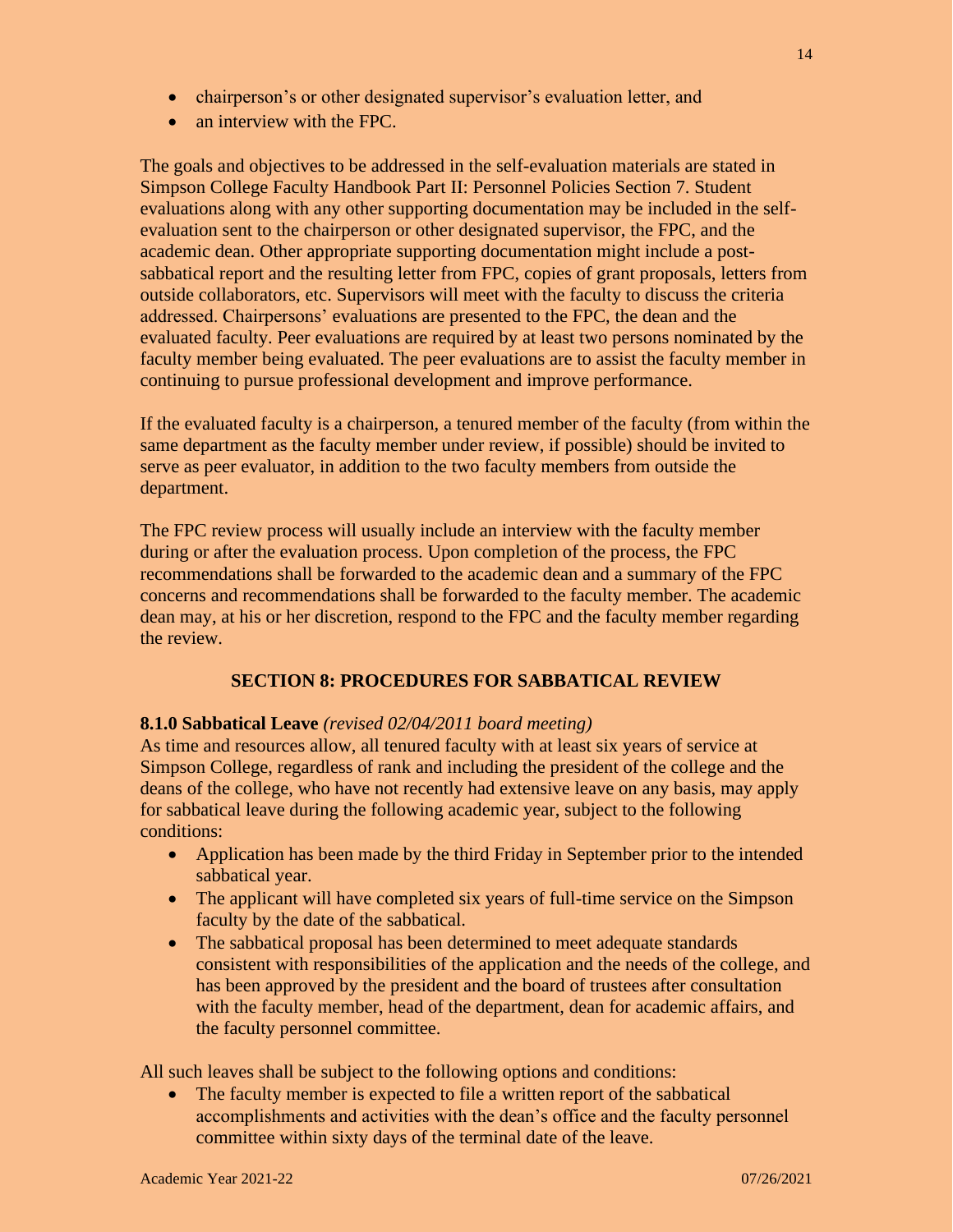- The faculty member is expected to return to teaching duties at Simpson for at least one year following the sabbatical, unless the faculty member and the college have mutually agreed to an understanding contrary to this expectation.
- A sabbatical leave may be granted for either a fall or spring semester with full salary, or for a full year at one-half salary.
- Semester sabbatical leaves may include the May term upon application, provided such a leave does not involve release from more than one-half of the normal twenty-four semester hour yearly teaching load requirement.
- Sabbatical leave periods count toward the requirements for promotion to the next academic rank.
- Staff health and life insurance benefits continue. Retirement benefits are based upon actual compensation during the sabbatical period.

After a sabbatical leave, a faculty member or administrator (as defined above) may, after six years of full-time service at Simpson, become eligible again for a sabbatical leave. A leave of absence (see below) does not count toward eligibility for a sabbatical leave. Once one is eligible for a sabbatical leave, the eligibility is sustained annually until one undertakes the sabbatical leave.

# **8.2.0 Leaves of Absence**

The college administration and trustees endeavor, whenever possible, to grant leave of absence without pay upon request, but the time spent on the leave usually shall not count toward the time necessary for earning tenure and/or promotion. Staff benefits usually do not continue during a leave of absence. Medical insurance coverage, however, may be negotiated with the college administration.

Leaves of absence with partial pay may be granted if the circumstances warrant this action, but the time spent in this status usually shall not count toward the time required for tenure and/or promotion.

# **SECTION 9: PROCEDURES FOR RESOLVING GRIEVANCES OTHER THAN SALARY, ALLEGED DISCRIMINATION AND SEXUAL HARASSMENT**

A faculty member who has a grievance about any matter other than alleged discrimination or sexual harassment may petition the FPC for redress. Faculty with grievances regarding alleged discrimination or sexual harassment should contact the academic dean or the human resources office. A faculty member with a grievance about salary should consult Simpson College Faculty Handbook Part III: Personnel Procedures, Section 10.

The petition will set forth in detail the nature of the grievance and will state against whom the grievance is directed. It will contain factual data or other material that the petitioner deems pertinent to the case. The FPC will determine whether the petition warrants a complete inquiry or whether the petition should be dismissed.

If the FPC decides that the case merits full consideration, it will first attempt informally through conversations with both parties to resolve the matter to the satisfaction of all parties directly involved.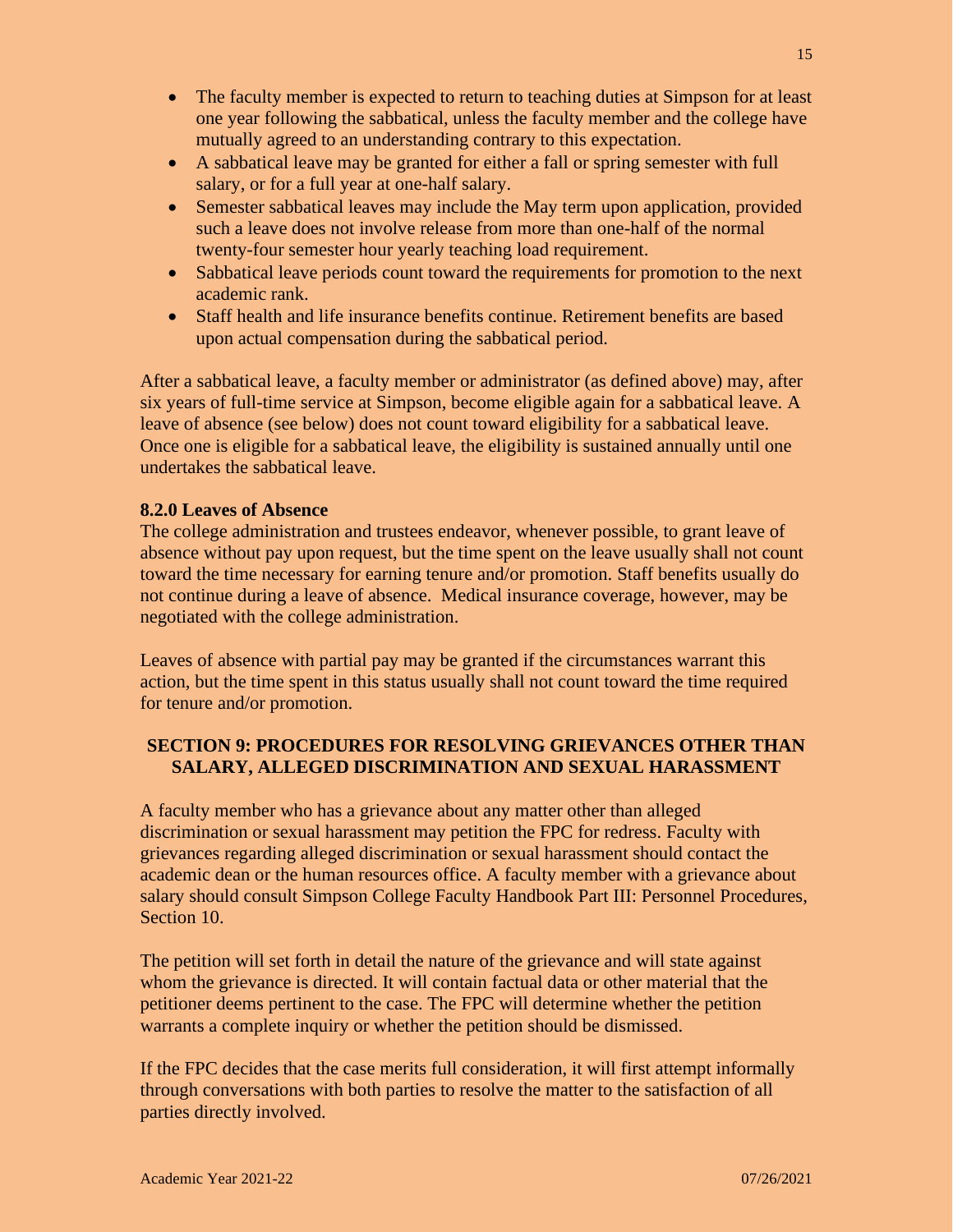If the grievance is not resolved informally, the committee will conduct a hearing. The hearing will be conducted by rules established by the FPC for each individual circumstance. If appropriate, findings and recommendations for disposition will be reported by the FPC to the parties immediately involved, and with the concurrence of all parties, to the faculty and the administration.

The decision may be appealed to the academic dean, and then to the president, and ultimately the board of trustees, if they are not party to the original grievance.

### **SECTION 10: PROCEDURES FOR GRIEVANCES CONCERNING SALARY**

The complainant shall file a written grievance with the dean for academic affairs within seven days of the receipt of the contract letter. The grievance shall outline the nature of the complaint and may contain such factual or other information that the complainant wishes to include. The complainant may also request that he/she be allowed to make a personal presentation to the dean. The dean shall grant this request as expeditiously as possible.

Within seven days after the grievance has been filed, the dean for academic affairs shall respond in writing to the complainant. A copy of the dean's report and recommendation shall be sent to the president of the college.

After receiving the report of the dean, the complainant, within five days, may file a written appeal with the president of the college. Either the complainant or the president may request a meeting concerning the grievance. The president shall respond in writing to the appeal within fourteen days of its filing.

The period for accepting or rejecting the contract shall extend until the grievance process has been completed.

The grievance and all replies to it shall become a part of the complainant's permanent personnel file at Simpson.

# **SECTION 11: PROCEDURES FOR APPEALING MINOR AND SEVERE SANCTIONS OTHER THAN DISMISSAL**

A faculty member who believes a minor or a severe disciplinary sanction, other than dismissal, has been levied inappropriately against him or her by the administration may petition the FPC for redress.

The petition will set forth in detail in what way the faculty member believes the sanction is inappropriate and will state how the matter might be redressed. It will contain factual data or other material which the petitioner deems pertinent to the case. The FPC will determine whether the petition warrants a complete inquiry or whether the petition should be dismissed.

If the FPC decides that the case merits full consideration, it will first attempt informally through conversations with both parties to resolve the matter to the satisfaction of all parties directly involved.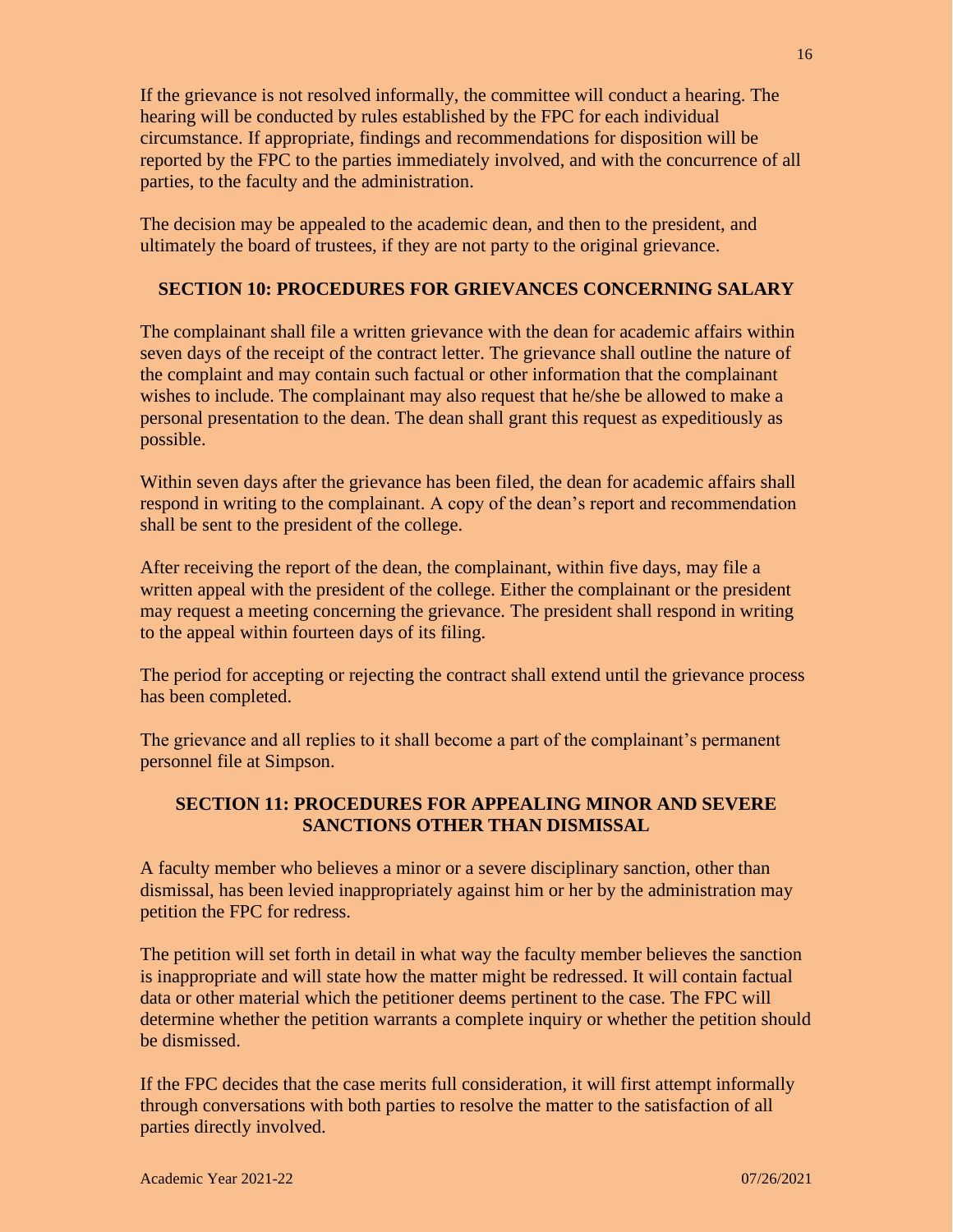If the matter is not resolved informally, the committee will conduct a hearing. The hearing will be conducted by rules established by the FPC. If appropriate, findings and recommendations for disposition will be reported by the FPC to the parties immediately involved, and with the concurrence of all parties, to the faculty and the administration.

The decision may be appealed to the academic dean, then to the president, and ultimately to the board of trustees, if they are not party to the original grievance.

SECTION 12: FACULTY PERSONNEL FILES *(revised 10/14/2016 board meeting)*

## **12.1.0 Fulltime Faculty Personnel Files**

Personnel files (as defined by Iowa statute) created and held by Simpson College on an individual fulltime faculty member are available for review by the individual. The personnel files covered by Iowa statute include the personnel file kept in the human resources office and the personnel file kept in the academic dean's office. Confidential recommendations received at the time of hiring may be excluded from review.

Faculty Personnel Committee files are created for the purpose of evaluation, tenure and promotion and are also kept in the academic dean's office. Access to FPC files is strictly limited to the following:

- the individual faculty member
- members of the Faculty Personnel Committee
- the academic dean and the dean's administrative assistant
- the president of the college
- the faculty member's department chair
- the faculty member's division chair
- members of any committee formed for the purpose of faculty evaluation, tenure and promotion

#### **12.2.0 Part-time Faculty Personnel Files**

Personnel files (as defined by Iowa statute) created and held by Simpson College on an individual part-time faculty member are available for review by the individual. The personnel files covered by Iowa statute include the personnel file kept in the human resources office and the personnel file kept in the C&G office. Confidential recommendations received at the time of hiring may be excluded from review.

The personnel file kept by the associate vice president of academic affairs is created for the purpose of evaluation, retention, and renewal. Access to these files is strictly limited to the following:

- the individual faculty member
- the academic dean and the dean's administrative assistant
- the C&G office
- the president of the college
- the faculty member's department chair
- the faculty member's division chair

Faculty may hand-copy materials in their files for their own records.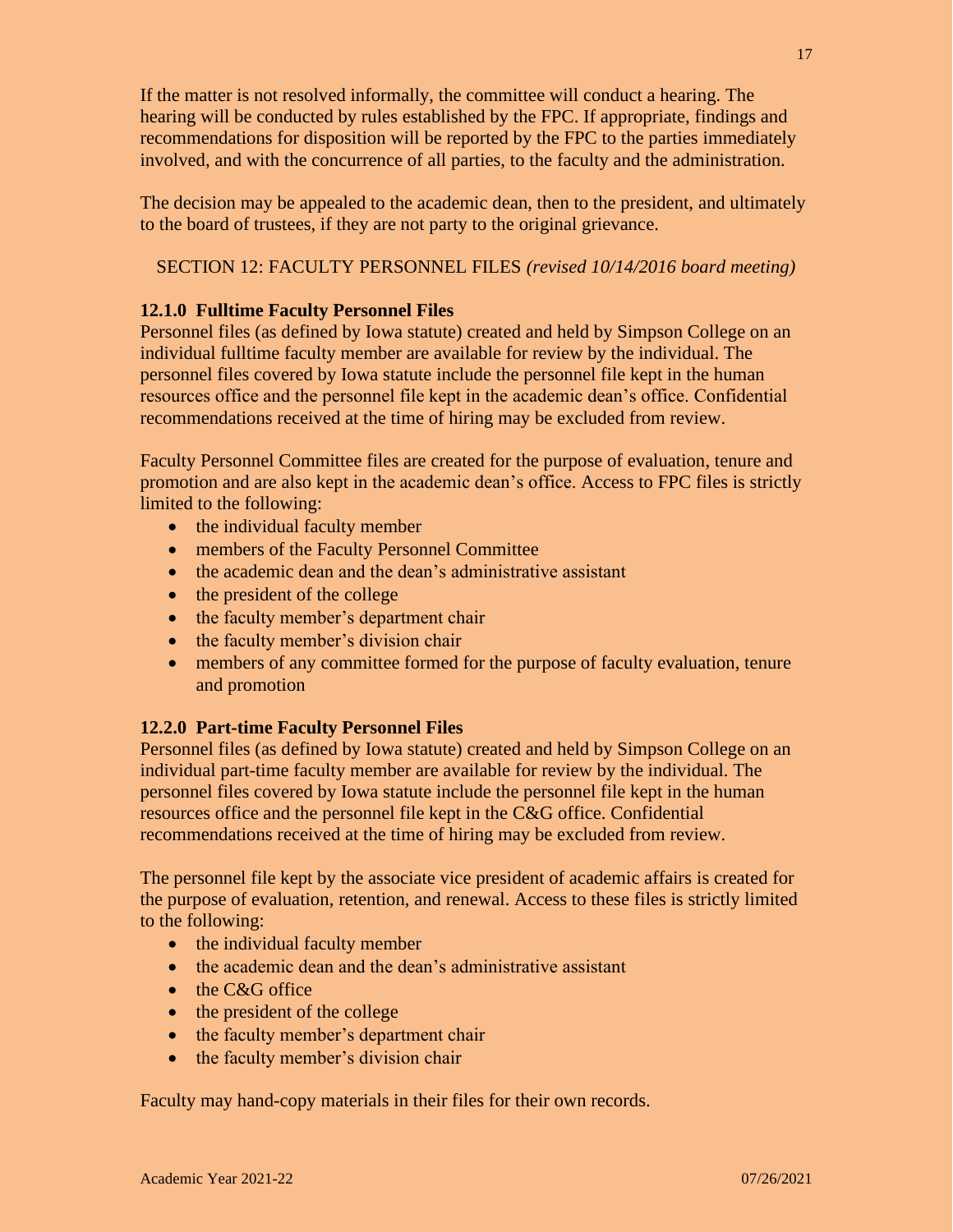The files described above and their contents are the property of the college.

## **SECTION 13: PROCEDURES FOR DISCONTINUANCE OF ACADEMIC PROGRAMS AND MAJORS** *(revised 05/15/2020 board meeting)*

## **13.1.0 Procedures for Reduction and Discontinuance of Academic Programs and Majors in Conditions Other Than Financial Threat or Exigency**

### **13.1.1 Academic Program and Major Reduction and Discontinuance**

The college through its administration adds resources to academic programs and departments for the purpose of strengthening the college and enhancing the student experience. So too, the college has the authority to reallocate funds from one academic program to another. This is done through direct reallocation, i.e., funds are taken from one program and added to another program. It also may be done by not adding resources as costs increase or it might be done by not refunding a vacant position. Generally, this is done in negotiation directly with the impacted department.

### **13.1.2 Planned Reduction in Program Funding**

In the case of a planned reduction in resources (program or personnel), if removing funding is such that it jeopardizes the quality or viability of a faculty approved program or academic major, it is incumbent upon the administration to bring the matter to the Educational Policy and Curriculum Committee (EPCC) for review. The administration will also provide a timetable for the resolution of the matter. The impacted department or program will have the right to a hearing by the EPCC regarding the matter. Should the EPCC disagree with the decision of the administration, the EPCC may seek a hearing before the Learning Programs Committee of the board of trustees, or its designees. The decision of the Learning Programs Committee is final.

Should the planned reduction in program funding result in terminating academic staff positions, non-tenured faculty, tenure-track faculty, or tenured faculty, the Faculty Personnel Committee will be notified. The college will use the termination procedures outlined in the Simpson College Faculty Handbook, Part II: Personnel Policies, Section 6*.* The role of the Faculty Personnel Committee will be to make sure that the termination procedures have been followed. Tenured faculty members impacted by planned reduction in program funding will have the right of appeal using the procedures outlined in the Simpson College Faculty Handbook, Part III: Personnel Procedures, Section 13.3.0.

## **13.1.3 Elimination of a Major, Program or Academic Department**

In the case of a planned elimination of a major, program, or department, the administration will present its plan, including a timetable for action, to the EPCC. The impacted department will have the right to a hearing by the EPCC. If the EPCC agrees with the proposal, it will send it with a positive recommendation to the full faculty for a vote. If the EPCC does not agree with the proposal, it will send it to the full faculty without recommendation for a vote. If a majority of faculty agrees with the plan, it will be implemented. If a majority of faculty does not agree with the plan, the matter will be referred to the board of trustees, or its designee for a decision. The decision of the board will be final.

Should the reduction plan include terminating academic staff positions, non-tenured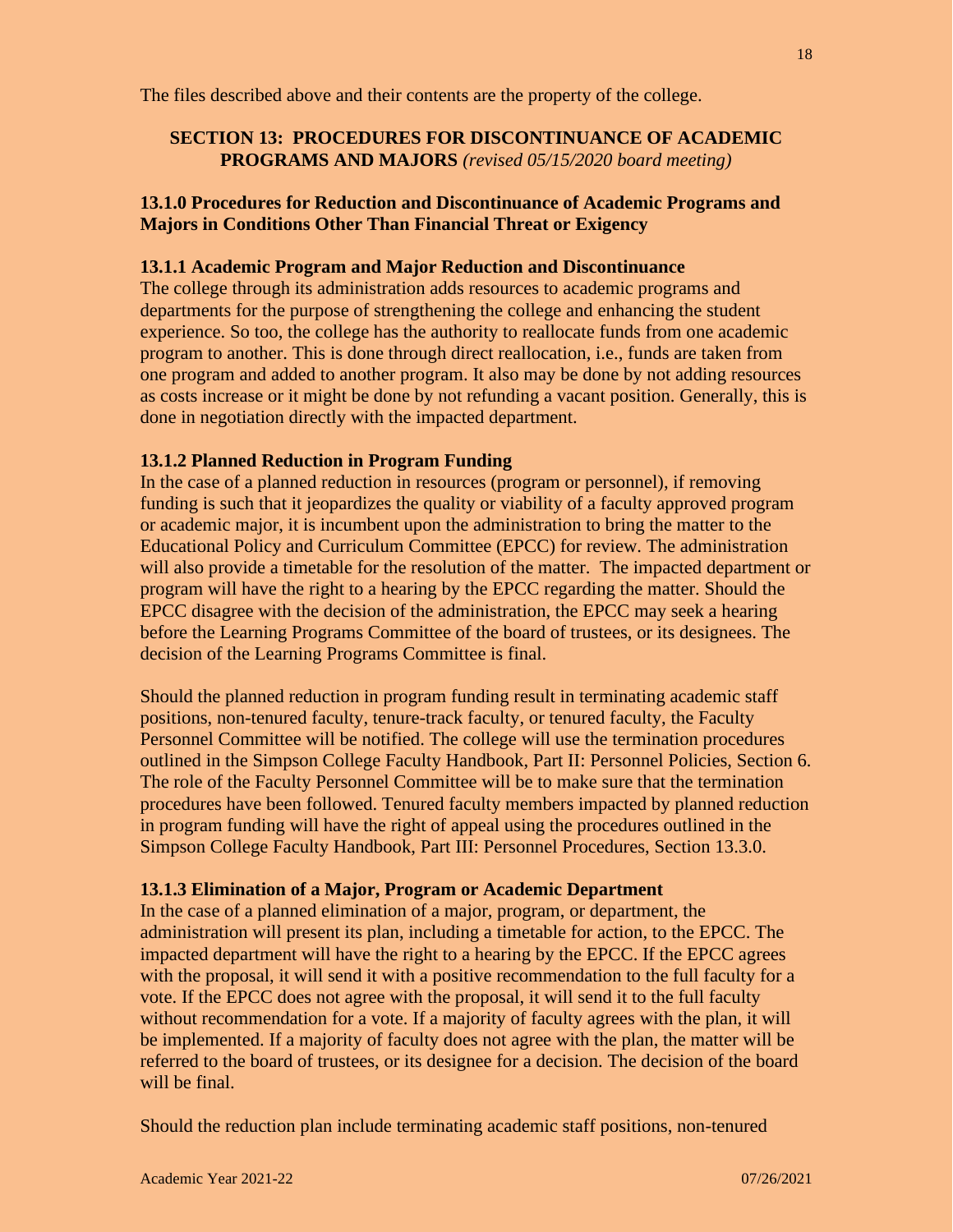faculty, tenure-track faculty, or tenured faculty, the Faculty Personnel Committee will be notified. All contract termination processes outlined in the Simpson College Faculty Handbook, Part II: Personnel Policies, Section 6 will be followed. Tenured faculty members impacted by planned reduction in program funding will have the right of appeal using the procedures outlined in the Simpson College Faculty Handbook, Part III: Personnel Procedures, Section 13.3.0.

## **13.2.0 Procedures for Retrenchment Under Conditions of Financial Threat and Financial Exigency**

### **13.2.1 Retrenchment Under Conditions of Financial Threat**

In the case of a perceived financial threat to the college and the belief that a declaration of retrenchment is warranted, the President will present the evidence of the financial threat to the faculty's Faculty Liaison Council (FLC) for review and discussion. The administration will also provide a timetable for the resolution of the matter.

If the FLC agrees by majority vote that a financial threat exists and that the threat warrants retrenchment, the President will declare that a retrenchment situation exists and put into effect the procedure outlined in the Simpson College Faculty Handbook, Part III: Personnel Procedures, Section 13.2.3. The President will also provide the FLC with an estimate of when the retrenchment period will end. This may be a specific date, or a specific condition. For example, retrenchment may end at the end of a budget year or upon two consecutive years of balanced budgets.

If the FLC does not agree that a financial threat exists or that the threat does not warrant retrenchment, it will state its case in writing to the President and ask that the matter be reconsidered. Upon review, if the President does not agree with the FLC in its assessment of the situation, she or he will provide the FLC his or her rationale. If the FLC does not agree with the President's assessment, the FLC has the opportunity to request a hearing of the College Board of Trustees or its designee. The decision of the College Board of Trustees is final.

#### **13.2.2 Process to Address the Financial Threat**

When the FLC and the President agree that a financial threat exists, and that it demands retrenchment, and that cuts in the academic program and/or staffing budget must be made, the President will ask the faculty to elect a special committee consisting of one tenured faculty member from each academic division of the college and two at-large representatives of the faculty to advise him or her about reducing the academic program. The President will provide the special committee with an estimate of the amount that must be cut from the academic budget and any recommendations it may have for reductions in the academic program to address the financial threat. The administration will also provide a timetable for the resolution of the matter.

The special committee will review the information and recommendations from the administration and use its discretion to make its own recommendations to cut the academic budget to the level required. The special committee will have the authority to seek and gather additional information from college offices outside of the academic affairs division and meet with other members of the faculty to develop its proposal. Maintaining the overall quality of the academic program and the needs of current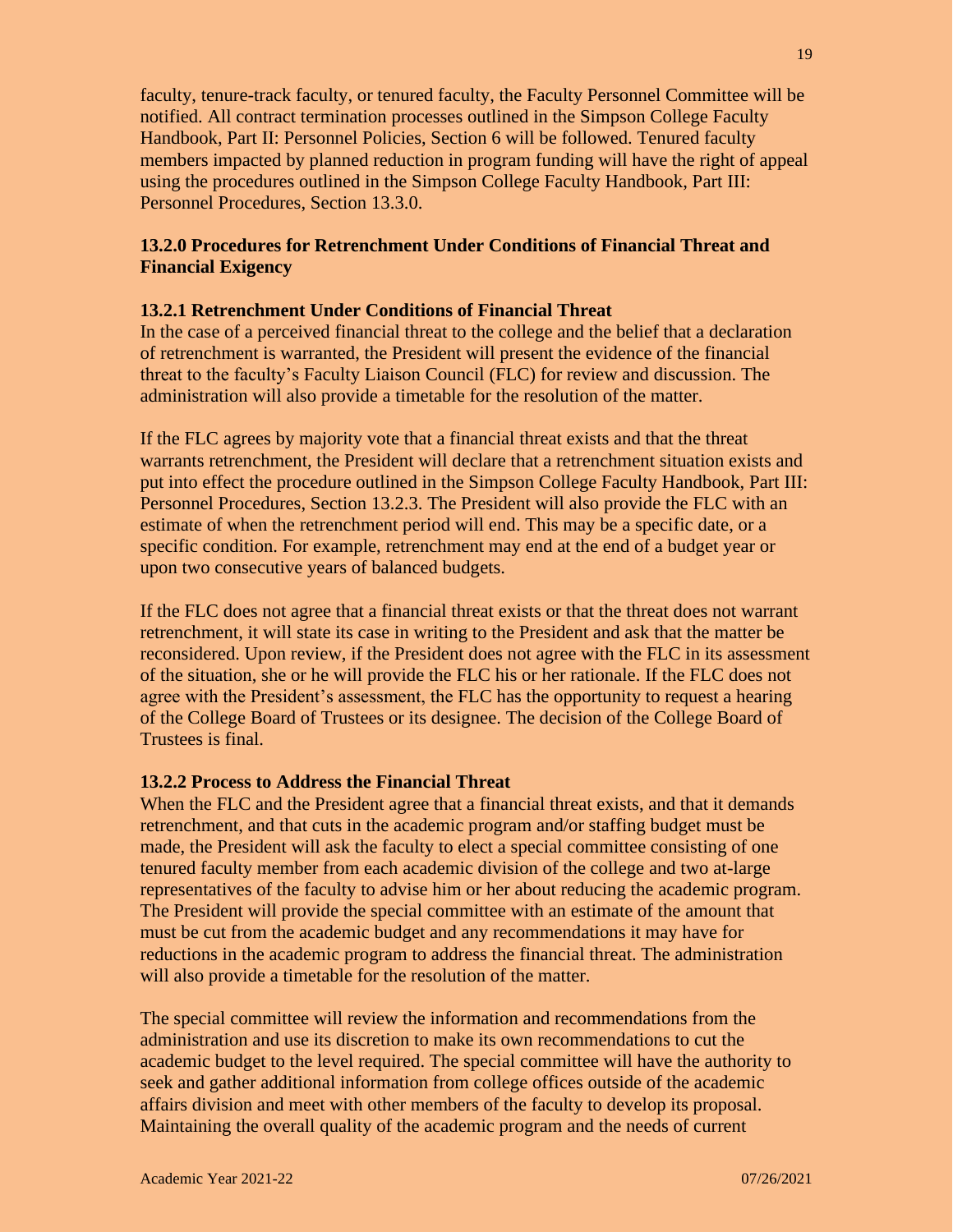students will remain paramount.

The special committee will consult with appropriate members of the faculty, including the division heads, department chairs and committees as necessary. Departments impacted by the recommendations of the special committee may appear before the special committee to appeal.

If the administration disagrees with the recommendations from the special committee, it will work to resolve the differences. If this is not possible, the special committee will have the opportunity to request a hearing of the College Board of Trustees or its designee. The decision of the College Board of Trustees is final.

Should the reduction plan include terminating academic staff positions, non-tenured faculty, tenure-track faculty, or tenured faculty, the Faculty Personnel Committee will be consulted. All contract termination processes outlined in the Simpson College Faculty Handbook, Part II: Personnel Policies, Section 6 will be followed. Tenured faculty who are impacted by the reduction have the right to appeal under the Simpson College Handbook, Part III: Personnel Procedures, Section 13.3.0.

### **13.2.3 Retrenchment Under Conditions of Financial Exigency**

In the case of a perceived financial exigency to the college and should the President believe that a declaration of retrenchment is warranted, the President will present the evidence of the financial exigency and the administration's plan and timetable to address the financial exigency to a joint meeting of the faculty's Faculty Liaison Council (FLC) and the Educational Policy and Curriculum Committee (EPCC) for review and discussion.

If a majority of the FLC and EPCC members casting votes agree a financial exigency exists and that the situation warrants immediate retrenchment, and the plan presented by the President is appropriate, the President will put into effect the plan provided the FLC and EPCC.

If a majority of the members of FLC and EPCC do not agree with the President that a financial exigency exists or that the exigency warrants retrenchment, or that the President's plan is appropriate, it will state its case in writing to the President and ask that the matter be reconsidered. Upon review, if the President does not agree with the members of the FLC and EPCC in their assessment of the situation, she or he will provide the FLC and the EPCC his or her rationale. If a majority of the members of the FLC and EPCC do not agree with the President's assessment, the members of the FLC and the EPCC will have the opportunity to request a hearing before the College Board of Trustees or its designee. The decision of the College Board of Trustees is final.

Departments impacted by the recommendations of the administration may appear before the members of FLC and the EPCC to appeal.

Should the reduction plan include terminating academic staff positions, non-tenured faculty, tenure-track faculty, or tenured faculty, the Faculty Personnel Committee (FPC) will be consulted. All contract termination processes outlined in the Simpson College Faculty Handbook, Part II: Personnel Policies, Section 6 will be followed. Tenured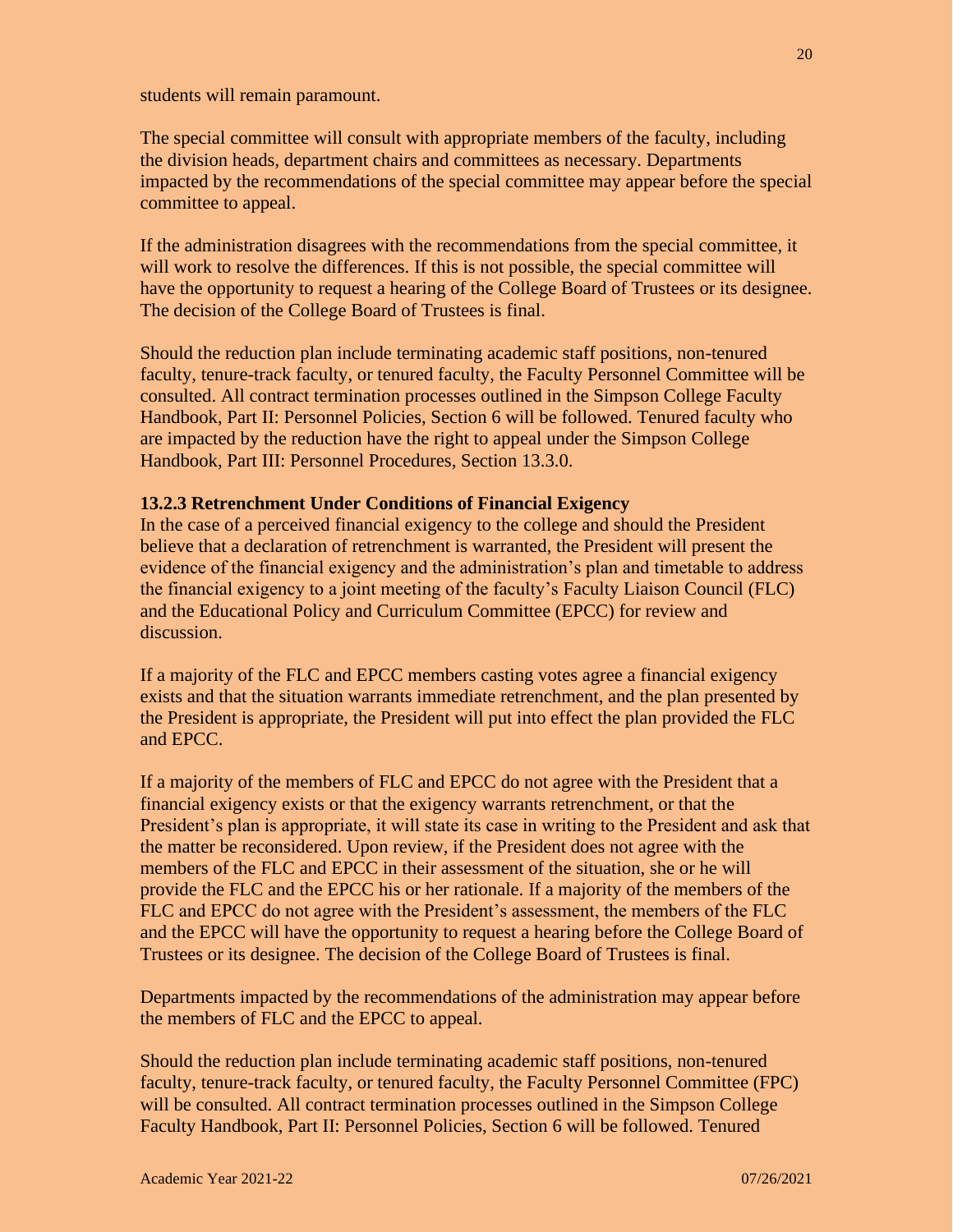faculty members impacted by planned reduction in program funding will have the right of appeal using the procedures outlined in the Simpson College Faculty Handbook, Part III: Personnel Procedures, Section 13.3.0.

The FPC will review the plan to terminate the positions to make sure all appropriate Handbook policies with regard to appropriate notice have been followed and bring any concerns to the attention of the President. If the issues are not resolved, the FPC will have the opportunity to request a hearing before the Board of Trustees or their designee. The decision of the College Board of Trustees is final.

## **13.3.0 Appeal Procedure for Tenured Faculty Affected by Retrenchment**

#### **13.3.1 Appeal to the Faculty Personnel Committee**

Any tenured faculty member under the threat of termination for reasons of retrenchment will have the right to appeal to the Faculty Personnel Committee. After hearing the appeal, the Faculty Personnel Committee will make a recommendation to the President.

### **13.3.2 Appeal to the Board of Trustees**

Any tenured faculty member whose appointment is terminated by using the procedures identified in Section 13.1.2, Section 13.1.3, and Section 13.2.0, will be given the right to appeal such action to the Learning Programs Committee of the Board (LPC), or its designee, provided he or she initiates such an appeal within a thirty-day calendar period following notification of such termination.

The request for such an appeal should be given in writing to the president of the college within the period indicated above. The president will in turn make arrangements for the hearing of such an appeal before the LPC to be held within a period not to exceed thirty calendar days following the request.

The faculty member may place before the LPC any data pertinent to his or her appeal and may have one advisor or representative present. The faculty member will have the ability to call witnesses.

Having studied the appeal, LPC will make the final decision.

#### **13.3.3 Reassignment**

In the event that a tenured faculty member's appointment is to be terminated, the administration of the college will make every effort to place the faculty member in a suitable position elsewhere in the college. The college will provide reasonable re-training and/or financial assistance to help prepare for a reassignment at the college.

## **13.3.4 Assistance in Relocation**

In the event retention of a tenured person is not possible, the administration of the college will provide assistance to such a person in securing a position in another college or university, or in a non-collegiate structure. These same services may be extended to persons on probationary or non-tenured contracts.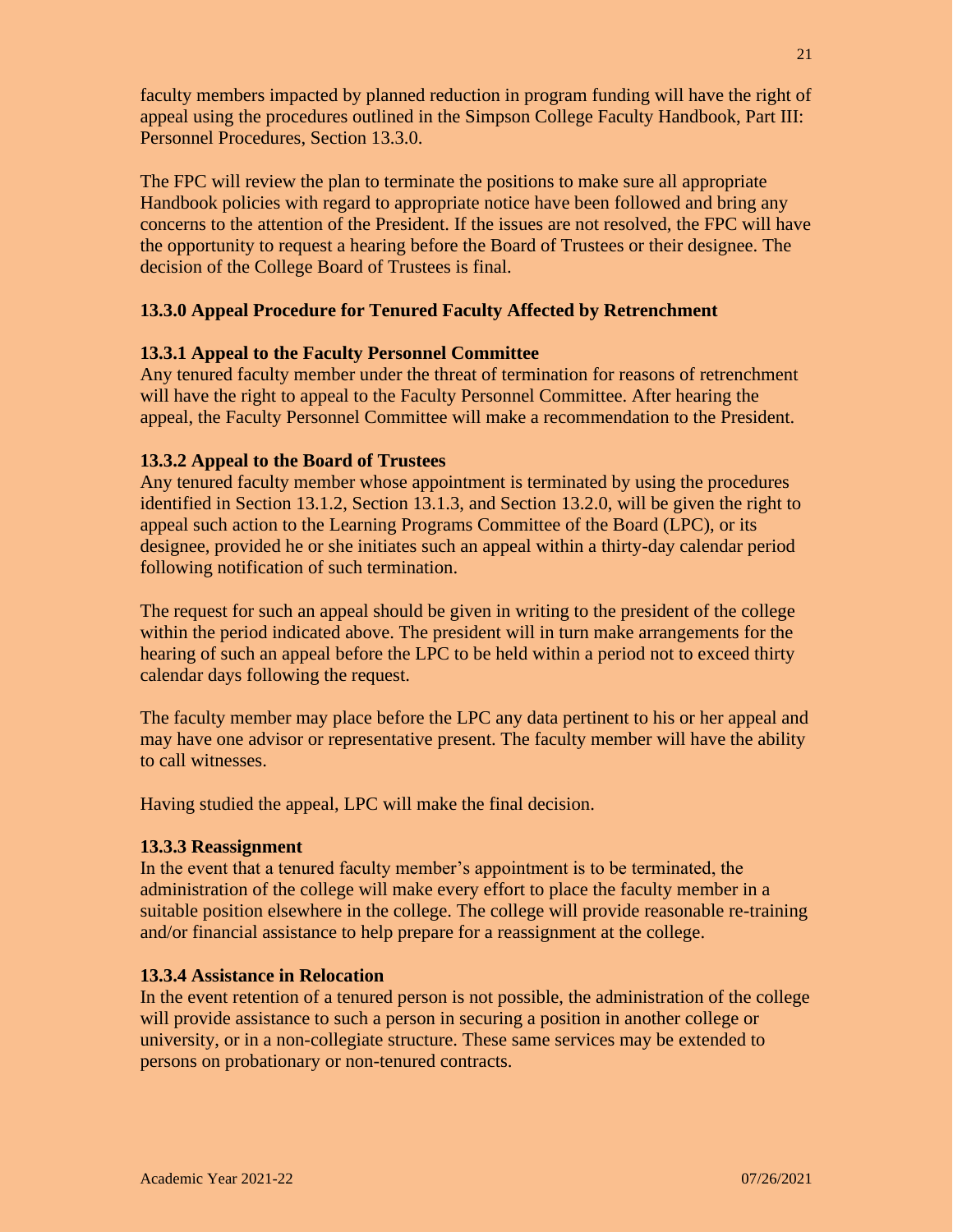### **13.3.5 Notice of Termination**

In all cases previously agreed upon, guidelines of notice of termination of contract will be followed (at least three months' notice in the first year of appointment, or by March 1; at least six months' notice in the case of second year appointment or by December 15; and at least one year's notice or by May 31 before the termination date of the appointment for those who have completed a minimum of two years).

### **SECTION 14: PROCEDURES FOR THE REVIEW OF PART-TIME ADJUNCT FACULTY** *(revised 02/08/2019 board meeting)*

Department chairs are responsible for the regular review of part-time adjunct faculty members who teach face-to-face and online classes within their department. This should include class observations, review of student evaluations of teaching and discussion about performance. Normally, the review of part-time adjunct faculty will be conducted by the department chair. The department chair may delegate this responsibility to another fulltime member or ask that another full-time member of the department participate in the review process. In extraordinary cases, the part-time faculty member may ask the academic dean (for the day program) or the Dean of Continuing, Graduate & Online Programs (for the continuing and graduate program) to have someone other than the department chair conduct the review.

Each semester, the department chair or her/his designee will review each part-time adjunct faculty member's student evaluations of teaching and take appropriate action as is warranted regarding the continued performance of the part-time faculty member. In addition to regularly reviewing student evaluations of teaching, department chairs are encouraged to regularly observe the classes of part-time faculty, including those classes taught online.

The Dean of Continuing, Graduate & Online Programs will also review the student evaluations of teaching of all part-time faculty members and bring to the attention of the department chair any concerns she or he might have about faculty performance.

All part-time adjunct faculty members will have a comprehensive review by their department chair or her/his designee in the first semester and their sixth semester of teaching at the college. The review will consist of an in-class observation, review of student evaluations of teaching, and a face-to-face conversation. For online courses, a review of the online course using an online course quality rubric will substitute for the in-class observation portion of the review. At the conclusion of the review, the person conducting the review will create a letter summarizing the performance of the faculty member, including any recommendations for improvement. Within two weeks of completing the review, a copy of the letter is sent to the faculty member and to the Dean of Continuing, Graduate & Online Programs for review and inclusion in the faculty member's file.

After the sixth semester review, part-time faculty members are eligible for an increase in stipend. The department chair will make this recommendation to the Dean of Continuing, Graduate & Online Programs.